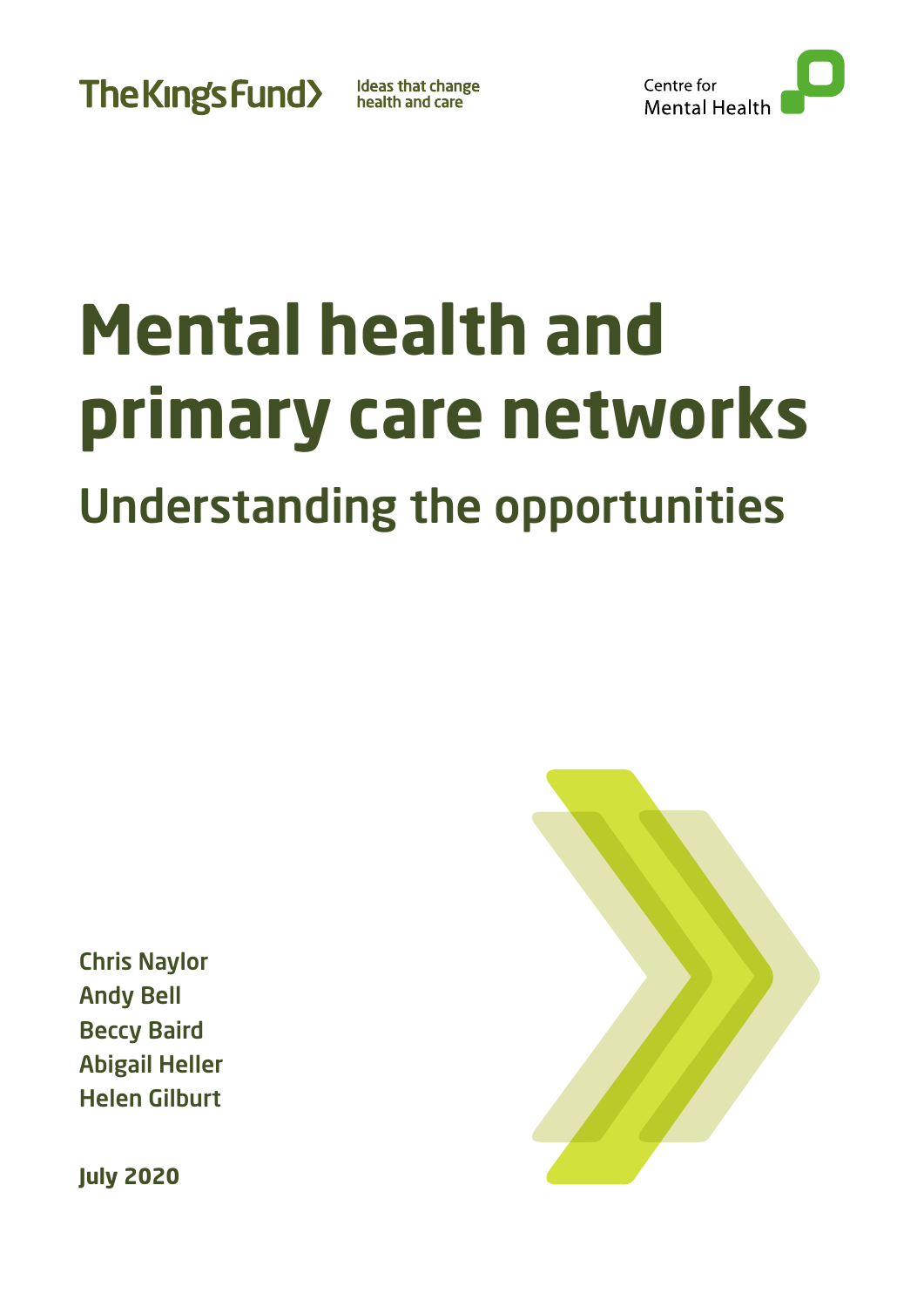# **Contents**

| Key messages                                       | $\overline{2}$ |
|----------------------------------------------------|----------------|
| 1 Introduction<br>2 Why do we need a new approach? | 4<br>5         |
|                                                    |                |
| 4 How can primary care networks help?              | 19             |
| 5 What needs to happen now?                        | 23             |
| References                                         | 25             |
| About the authors                                  | 29             |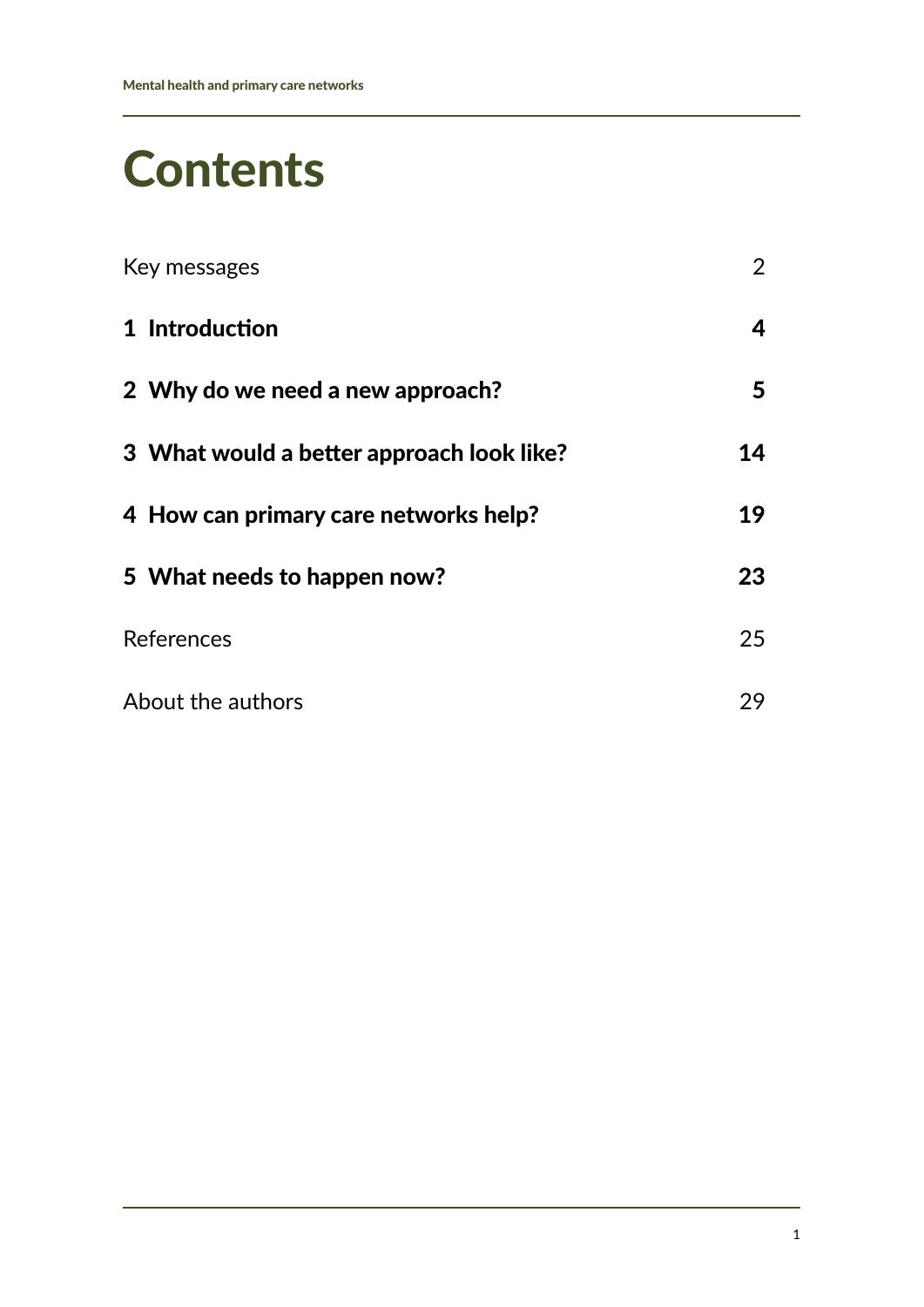# <span id="page-2-0"></span>Key messages

- **•** Primary care supports people with a wide range of mental health conditions, including people with high levels of need and complexity. There is a striking degree of consensus that the current arrangements for mental health in primary care do not serve the interests of patients or professionals.
- **•** The provision of mental health support in primary care does not meet the range of needs of that exist, with significant gaps in services. Children and adolescents and older people are among those who are often poorly served.
- **•** The Covid 19 pandemic means the case for change is stronger than ever, with intense workload pressures being experienced in both primary care and mental health services, and with potential increases in mental health needs in the population.
- **•** Psychological therapy services developed through the Improving Access to Psychological Therapies (IAPT) programme provide valuable support and treatment for many people but do not present a complete solution to the range of challenges that exist in primary care.
- **•** Significant numbers of people assessed as too complex for IAPT services have their referral to specialist mental health services rejected. This often leaves general practitioners (GPs) to pick up the pieces by supporting people with needs they may not have been trained to manage.
- **•** There has not been a clear national plan for improving mental health support in primary care for many years. NHS England's new Community Mental Health Framework is a notable step forward but there remains a need for greater clarity about what primary mental health care should look like in future.
- **•** The primary care networks established across England since 2019 potentially create an important opportunity to develop more comprehensive approaches to primary mental health care, with new forms of provision shared across groups of neighbouring practices. Current plans are that from April 2021 this will include the option of using new funding to pay for mental health practitioners based in general practices.
- **•** Where primary care networks choose to use the new funding in this way, it is important that the creation of new mental health roles in primary care forms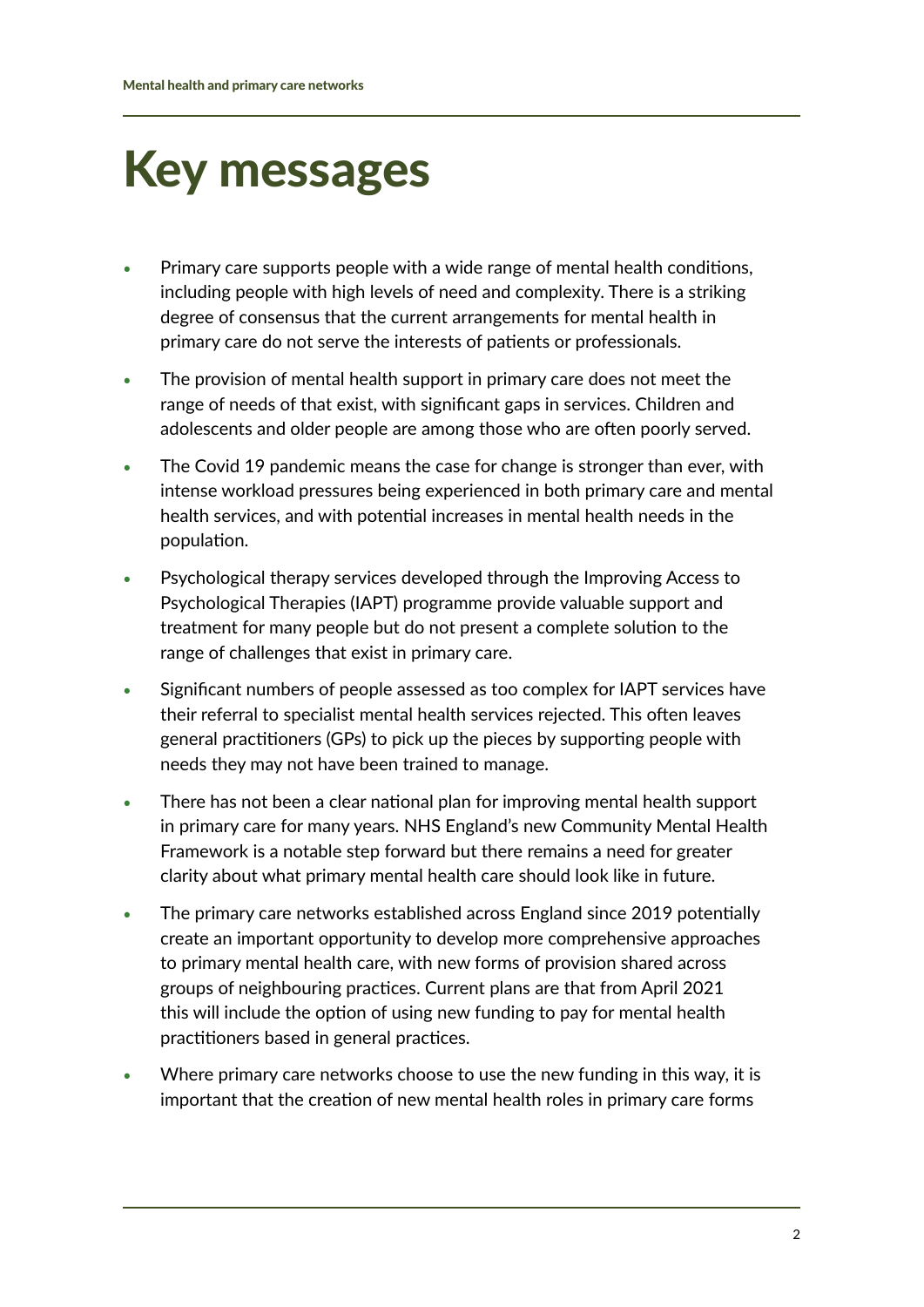part of a comprehensive strategy to meet the full range of needs in the local population. This will involve rethinking how the system works as a whole, as well as putting extra resources into general practices.

- **•** As sustainability and transformation partnerships and integrated care systems across England develop plans to implement NHS England's Community Mental Health Framework, they need to ensure that their plans reach into primary care and address the significant gaps and challenges that exist. Working closely with mental health trusts and primary care network leaders offers a way to better understand what changes are needed from a primary care perspective.
- **•** Making progress on this issue will require joined-up policy-making at the national level. Close alignment is needed between primary care policy and mental health policy to ensure that each supports the other and that gaps are avoided.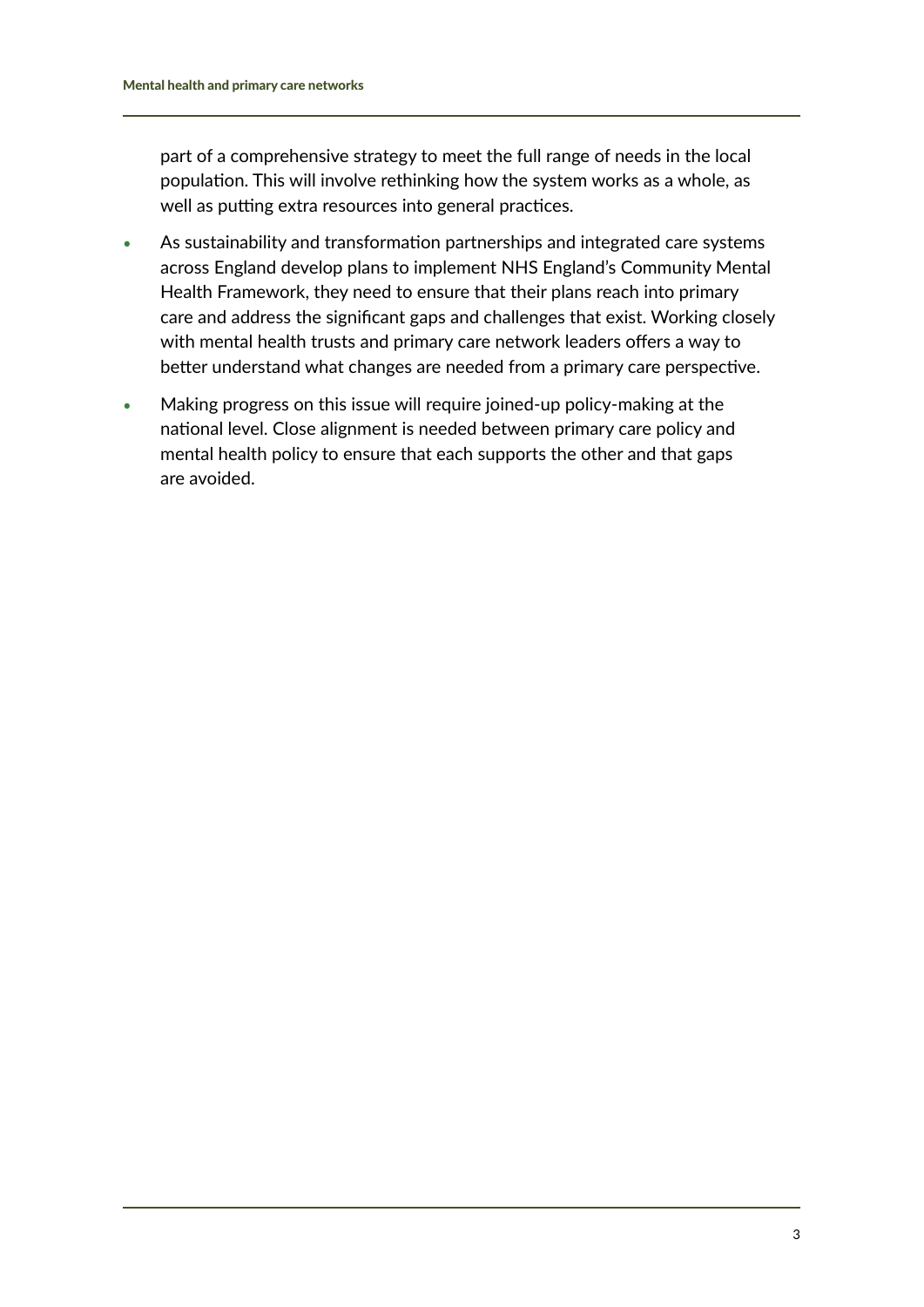# <span id="page-4-0"></span>1 Introduction

The establishment of primary care networks (PCNs) is one of the most important reforms to primary care in England in recent years. This report explores what opportunities the emergence of these new networks creates for improving the support and treatment provided to people with mental health needs in primary care.

As part of the *NHS long term plan*, which NHS England published in 2019, local areas are being asked to realign community mental health services with primary care networks, creating 'new and integrated models of primary and community mental health care' by 2023/24 (**[NHS England 2019c](http://www.longtermplan.nhs.uk/publication/nhs-long-term-plan)**, p 69). NHS England has since published a Community Mental Health Framework, giving further detail on what these models of care might look like, with a range of models currently being tested in 12 early implementer sites across England ([NHS England 2019b](http://www.england.nhs.uk/publication/the-community-mental-health-framework-for-adults-and-older-adults)).<sup>1</sup> Improvements to primary mental health care need to be part of these wider reforms to community mental health provision, creating a coherent, flexible system of care and support.

We start this report by describing why improvement to primary mental health care is badly needed, before examining what this might look like in practice, and the role primary care networks could play in bringing about change.

<sup>1</sup> The King's Fund is currently working with NHS England to provide implementation support to the 12 early implementer sites and to identify learning for other areas.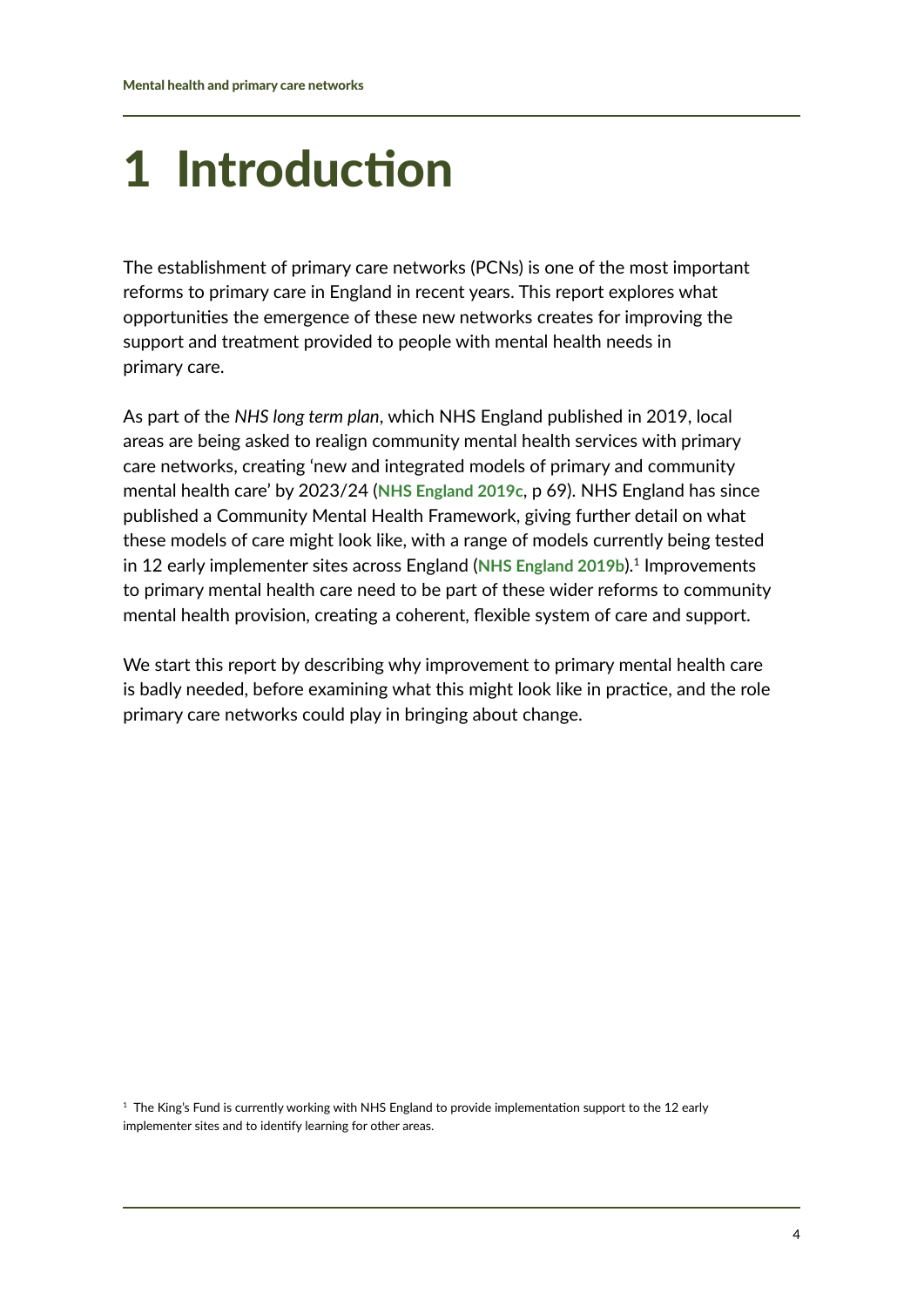# <span id="page-5-0"></span>2 Why do we need a new approach?

A diverse range of mental health needs is seen in primary care, much broader than is often assumed. In England the focus in recent years has been on providing access to appropriate treatment for people with anxiety or depression in primary care. However, in reality, general practices support people with a wide range of diagnoses and complexities, including people with psychosis, bipolar disorder, personality disorders and other needs.

Demand for mental health support in primary care is increasing as a result of greater awareness and help-seeking, as well as changes in the prevalence of some conditions (**[McManus](https://digital.nhs.uk/data-and-information/publications/statistical/adult-psychiatric-morbidity-survey/adult-psychiatric-morbidity-survey-survey-of-mental-health-and-wellbeing-england-2014)** *et al* **2016**). Referrals from primary care to community mental health teams increased by 19 per cent between 2010/11 and 2014/15 in England, and prescriptions for antidepressants doubled between 2005 and 2015 (**[British](http://www.bma.org.uk/collective-voice/policy-and-research/public-and-population-health/mental-health/improving-mental-health-outcomes)  [Medical Association 2017](http://www.bma.org.uk/collective-voice/policy-and-research/public-and-population-health/mental-health/improving-mental-health-outcomes)**). In a survey of 1,000 GPs published in 2018, 66 per cent reported that the proportion of patients needing help with their mental health had increased over the previous 12 months (**[Mind 2018](http://www.mind.org.uk/news-campaigns/news/40-per-cent-of-all-gp-appointments-about-mental-health)**). The survey also indicated that around 40 per cent of GP appointments now involve mental health.

The Covid 19 pandemic may add to these pressures. Our research was conducted before the pandemic began, but there are concerns that the changes to everyday life that followed in the wake of the pandemic, the experience of isolation, anxiety and bereavement, the effect on people's ability to access health care and other services, and the direct effects of the virus itself may together lead to increased mental health needs in the population. General practice will often be the place where these needs are felt first.

In this section we map out the diversity of needs presenting to primary care and discuss how existing policy and practice are not currently addressing the full range of needs. The result is a fragmented system, which provides good care for some people, while others fall into the gaps between services or find themselves excluded from specialist support by inflexible referral criteria and thresholds.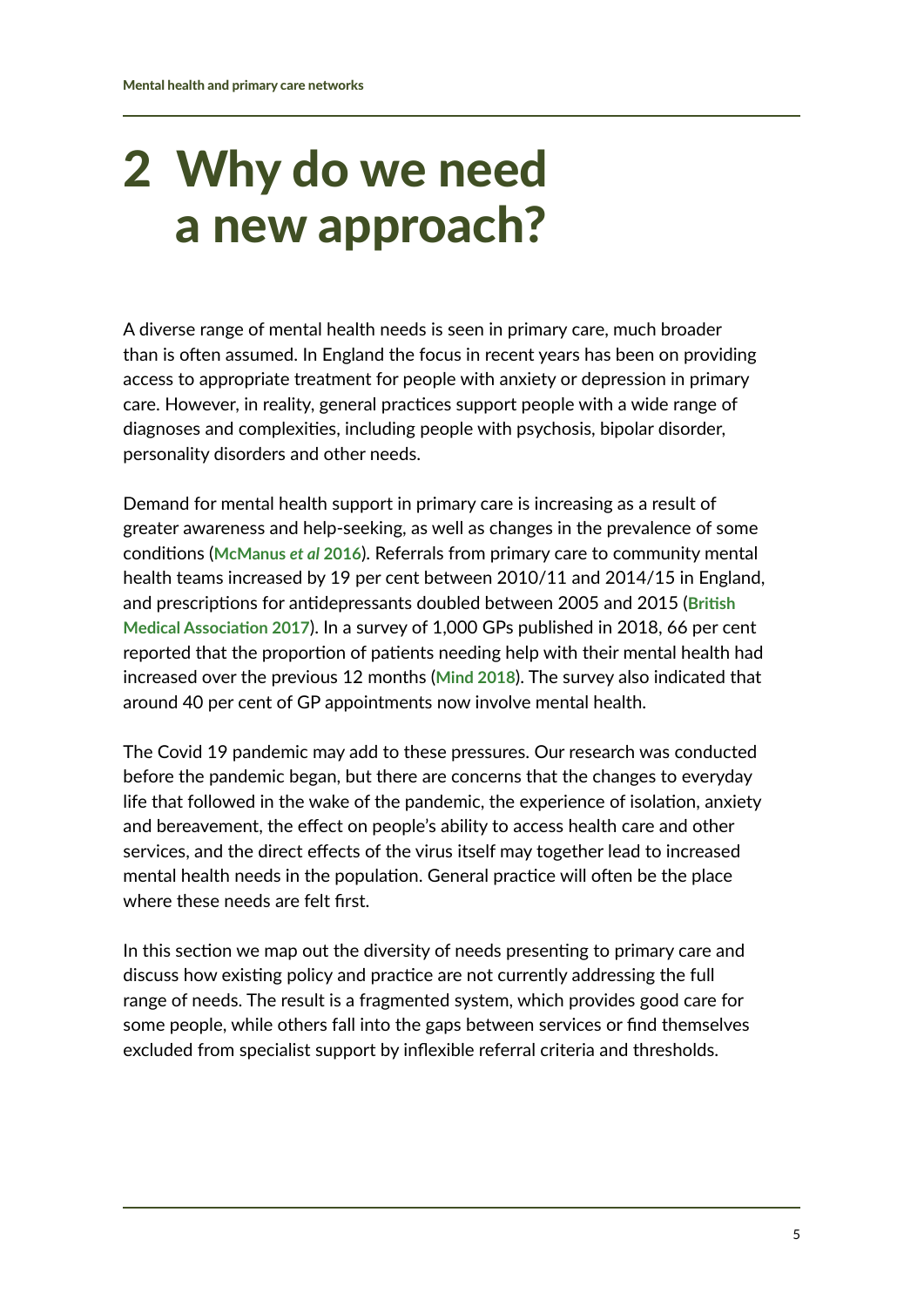# People with complex needs that do not fulfil criteria for specialist mental health services

One of the biggest gaps reported by GPs is the increasing number of people who do not fit a clear referral pathway because of the complexity of their needs. In this context, complexity refers to people who have multiple interacting issues that need consideration. Increasing complexity is one of the major factors responsible for the rising workload in general practice (**[Baird](http://www.kingsfund.org.uk/publications/pressures-in-general-practice)** *et al* **2016**). Part of this relates to growing levels of multimorbidity (having two or more health conditions), of which mental health is a key component (Barnett *et al* 2012), as well as increasing polypharmacy (being on multiple medications). There is also a wide variety of social factors – such as poverty, social isolation and trauma – that can add to the complexity of a person's needs.

The key problem arising from this is that significant numbers of people in England are falling into a gap between Improving Access to Psychological Therapies (IAPT) services and specialist mental health services. People may present with anxiety or depression alongside other issues – such as inadequate housing, drug or alcohol misuse, debt problems or a history of traumatic experiences in childhood – and find that local IAPT services are unable to offer an appropriate service due to the level of need and complexity involved. But they may also have their referral to secondary care rejected as their conditions are not 'severe' or high-risk enough to meet the rising thresholds of these stretched specialist services. NHS England's Community Mental Health Framework indicates that closing this gap – being too complex for IAPT services but not severely ill or high-risk enough for secondary care – should be a high priority for providers and commissioners as they redesign local services (**[NHS England 2019b](http://www.england.nhs.uk/publication/the-community-mental-health-framework-for-adults-and-older-adults)**).

The current gap leaves GPs supporting people with complex needs that they do not always feel well trained to deal with, with less than 50 per cent of GPs having had formal training on the assessment of suicide risk, and many having no previous training experience in psychiatric services (Bajaj *et al* 2008).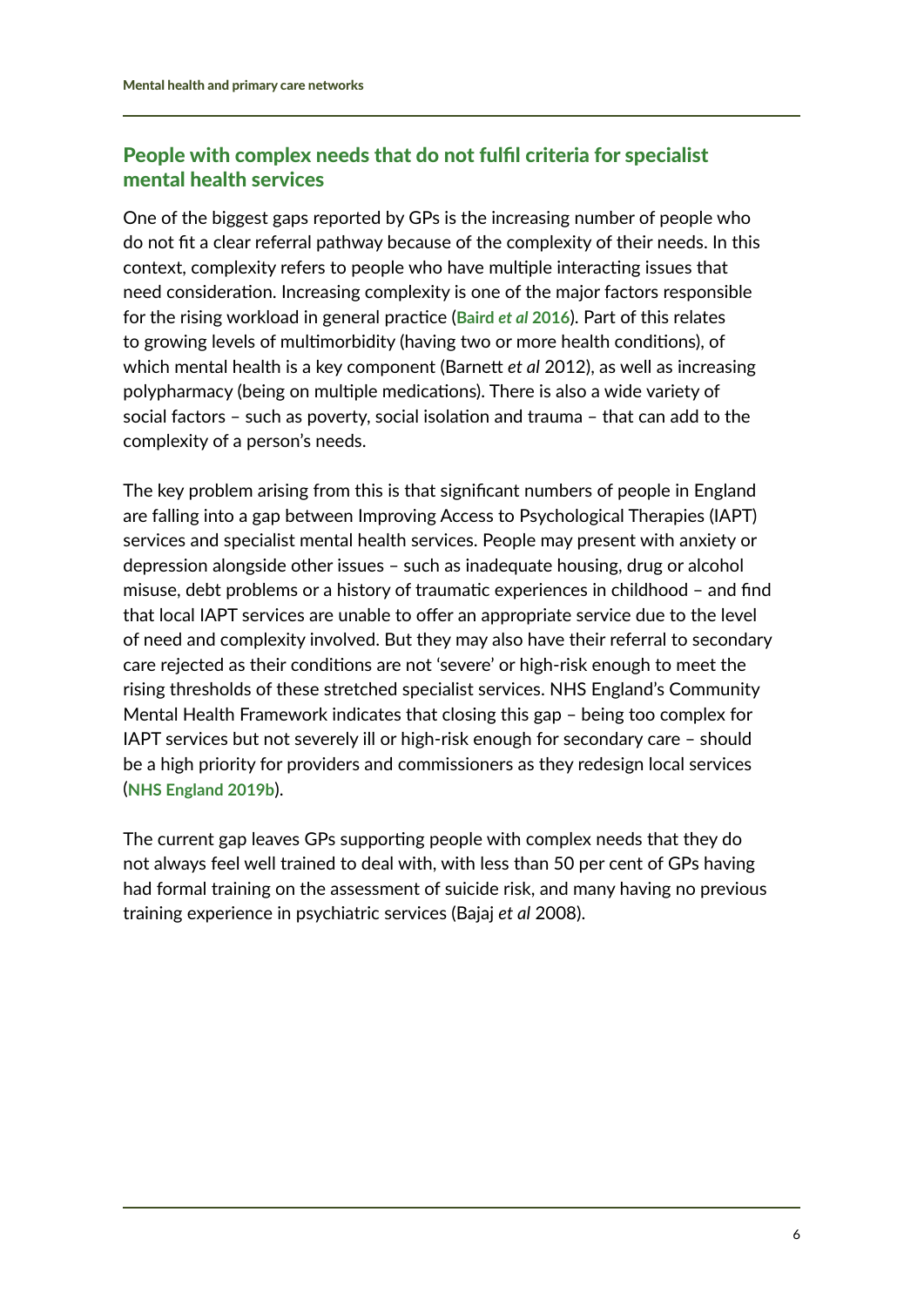#### Example

A 35-year-old man has a history of trauma in childhood. He has recently lost his job and is struggling to meet rent payments. He goes to his GP with significant symptoms of anxiety and depression and is referred for psychological therapy provided by local IAPT services. However, when his case is assessed it is rejected by IAPT services due to his history of complex trauma likely requiring longer-term psychological therapy. At the same time, his symptoms are not considered severe enough or appropriate for secondary care services.

### Child and adolescent mental health needs that do not fulfil criteria for secondary care services

A similar gap is seen with child and adolescent mental health needs, with many children and teenagers who are struggling with mental health concerns receiving no specialist support. A recent analysis based on freedom of information requests indicated that more than a quarter (26 per cent) of referrals to child and adolescent mental health services (CAMHS) were not accepted in 2018/19, involving approximately 133,000 children and young people (**[Crenna-Jennings and Hutchinson](https://epi.org.uk/publications-and-research/access-to-child-and-adolescent-mental-health-services-in-2019)  [2020](https://epi.org.uk/publications-and-research/access-to-child-and-adolescent-mental-health-services-in-2019)**). Recent statistics have also highlighted a concerning rise in teenage suicide rates, which increased by 67 per cent between 2010 and 2017 (**[YoungMinds 2018](https://youngminds.org.uk/blog/worrying-rise-in-teen-suicides)**).

Part of the issue here is simply a lack of capacity in specialist services. Recognising this, the NHS long-term plan commits to an expansion of CAMHS and also to the creation of mental health support teams in schools (**[NHS England 2019c](http://www.longtermplan.nhs.uk/publication/nhs-long-term-plan)**). This expansion will go some way towards meeting needs that are currently poorly met. But it is unlikely that this growth will ever meet the full range of needs encountered in primary care unless it is accompanied by steps to ensure that GP practices are better equipped to work with schools and other agencies to support children and young people's mental health needs appropriately – particularly for those who are unlikely to be accepted for treatment by CAMHS.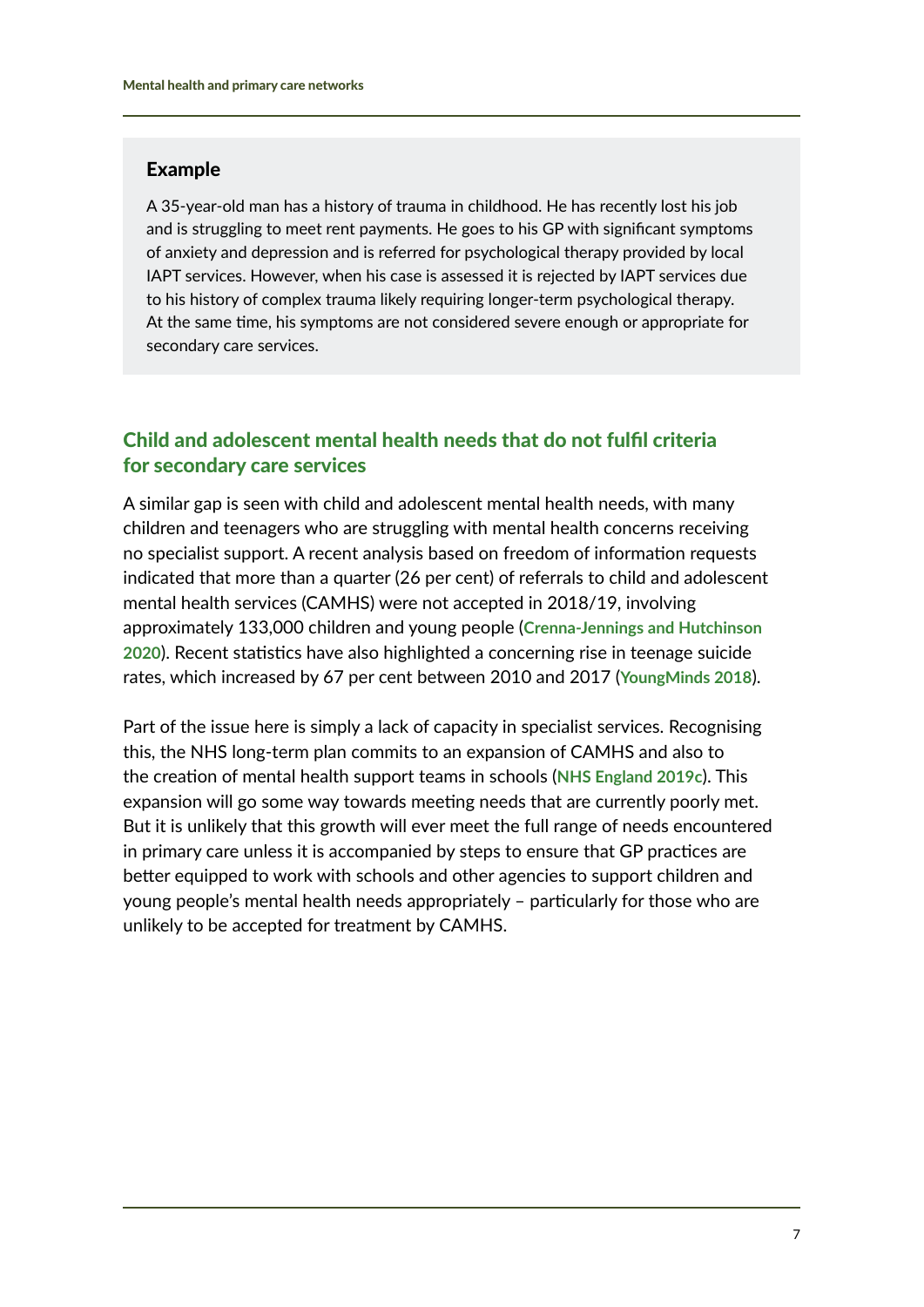#### Example

An 11-year-old boy has increasing levels of anxiety and low mood, is sleeping poorly and is not engaging with his lessons at school. He has started to restrict his eating and exercises several times a day, although he has not yet lost a significant amount of weight. After waiting for two increasingly stressful months for an assessment by CAMHS, he is discharged back to his GP as his needs did not meet the threshold for secondary care treatment.

#### Mental health needs among older people

There is also a rising number of older people presenting to general practice with mental health needs, often alongside physical health and social care needs that add to the complexity of their situation. Mental health needs in older people can present a challenge to primary care professionals because they often tend to manifest in different ways, such as tiredness or weight loss, and can be dismissed as an expected part of ageing (**[Rodda et al 2011](http://www.bmj.com/content/343/bmj.d5219)**). Symptoms of cognitive impairment, anxiety and depression can overlap considerably, which can result in delayed diagnosis or inappropriate treatment. Mental health needs among older people are under-recognised for a number of reasons (**[Ismail](https://doi.org/10.1001/jamapsychiatry.2016.3162)** *et al* **2017**), including the tendency to focus on physical symptoms during GP appointments (**[Wiese 2011](http://www.bcmj.org/articles/geriatric-depression-use-antidepressants-elderly)**). Poor mental health can be overshadowed or taken for granted, meaning that an estimated 85 per cent of older people with depression receive no help from the NHS (**[Stapleton 2020](http://www.centreformentalhealth.org.uk/blog/commission-equality/not-just-getting-older-mental-health-later-life)**). Older people are more likely than younger people to experience bereavement but there is wide variability in the support available for this across England, with many places having very limited services (**[Wilkinson](http://www.bmj.com/content/363/bmj.k4922)** *et al* **2018**). Substance misuse among older people is also widely underdiagnosed (including misuse of prescribed medications), in part because the symptoms are often masked by other conditions (**[McGrath](https://pmj.bmj.com/content/81/954/228)** *et al* **2005**).

#### Example

An 80-year-old man has recently had difficulty sleeping and has experienced a loss of motivation to go out of the house for a walk or to play bridge, which he used to enjoy. His wife passed away a year ago and he only sees a carer once a week who comes to the house with his shopping. He has started to notice he is more forgetful and has difficulty concentrating at times and goes to see his GP.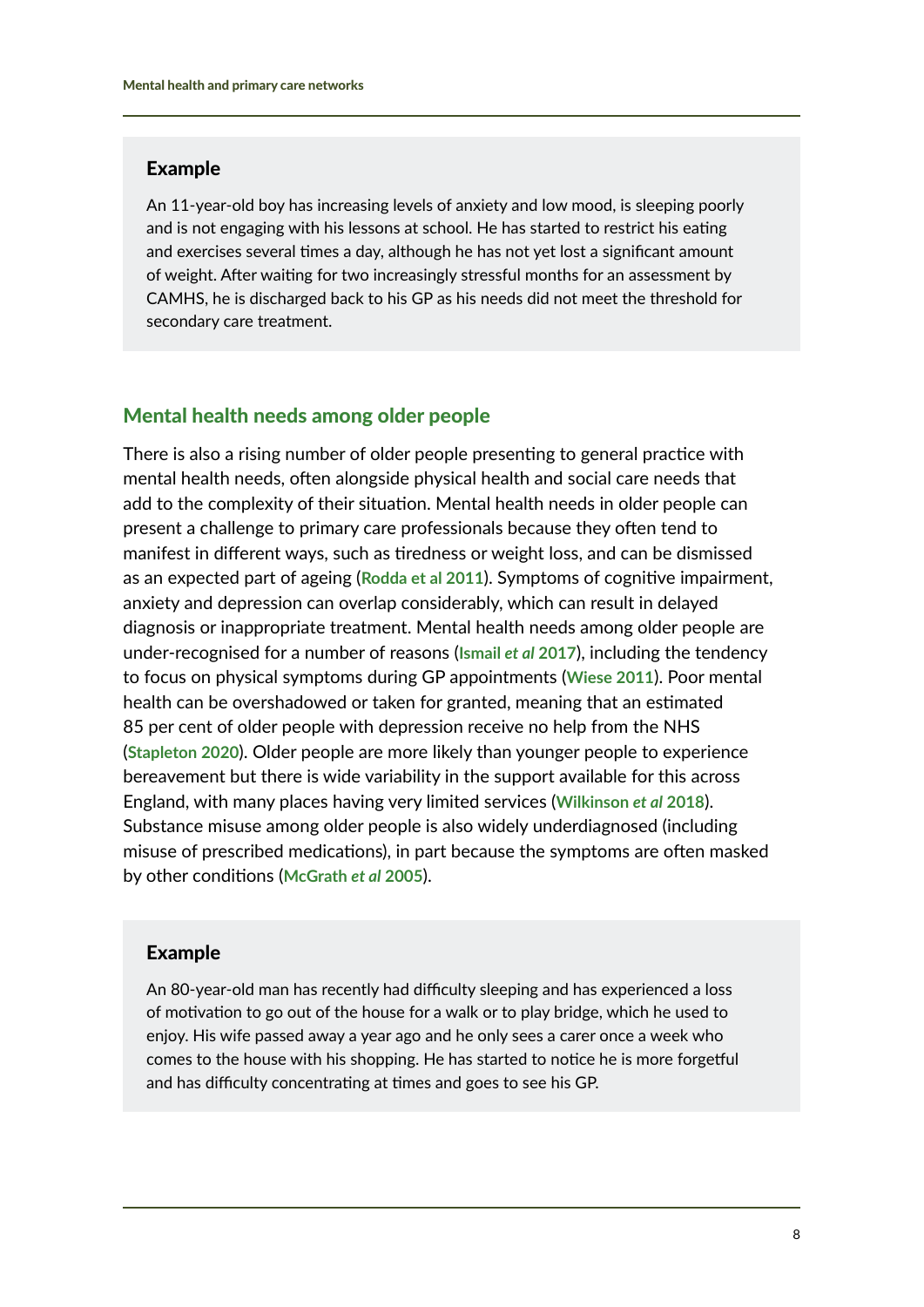# People with long-term mental health conditions discharged from secondary care

There is a perception that people with severe mental illnesses such as psychosis or bipolar disorder are supported primarily by specialist mental health services rather than primary care. This is often not the case – our discussions with local commissioners suggest that around 30–50 per cent of people with these conditions are supported exclusively by primary care without ongoing specialist input. This includes people who have previously been supported by specialist services but who have been 'stepped down' to primary care as their acute mental health needs have stabilised and they are responding well to medication. While this may, in principle, be an appropriate way of providing long-term support, discharge back to primary care can nonetheless be worrying for patients and their families and a challenging area for primary health care professionals. GPs do not always have expertise in psychiatric medications and may lack confidence in making alterations to an established treatment programme, often with no easy access to specialist advice from mental health teams. As a result, the support that people receive may not be sensitive to their specific needs or adaptive to changes in their lives. There may also be cases where a person needs rapid access back to secondary care if their condition worsens or they experience a relapse of symptoms. Processes for this are often unclear, likely resulting in a worsening of the person's mental health, and possibly their later outcomes, before specialist services can reassess them.

### Example

A young woman has a history of a psychotic illness and has been stable on an antipsychotic medication for several years. She becomes pregnant and wants to discuss the risks and benefits of continuing the medication. She may struggle to get clear advice from a GP on whether the risk of relapse outweighs the potential risk of the medicine to her baby, but she no longer has access to specialist psychiatric input.

# People with persistent physical symptoms

People often present to GPs with persistent physical symptoms that can be associated with mental health problems that may or may not be identified. These range from chronic headaches to unexplained joint pain for which no physical cause has been found on investigation. Such symptoms are present in 15–30 per cent of all consultations in general practice (Kirmayer *et al* 2004) as well as a quarter to two-thirds of all outpatient appointments (**[O'Shea 2019](http://www.centreformentalhealth.org.uk/new-approach-complex-needs)**). The symptoms can be extremely debilitating and are not easily managed with conventional treatments.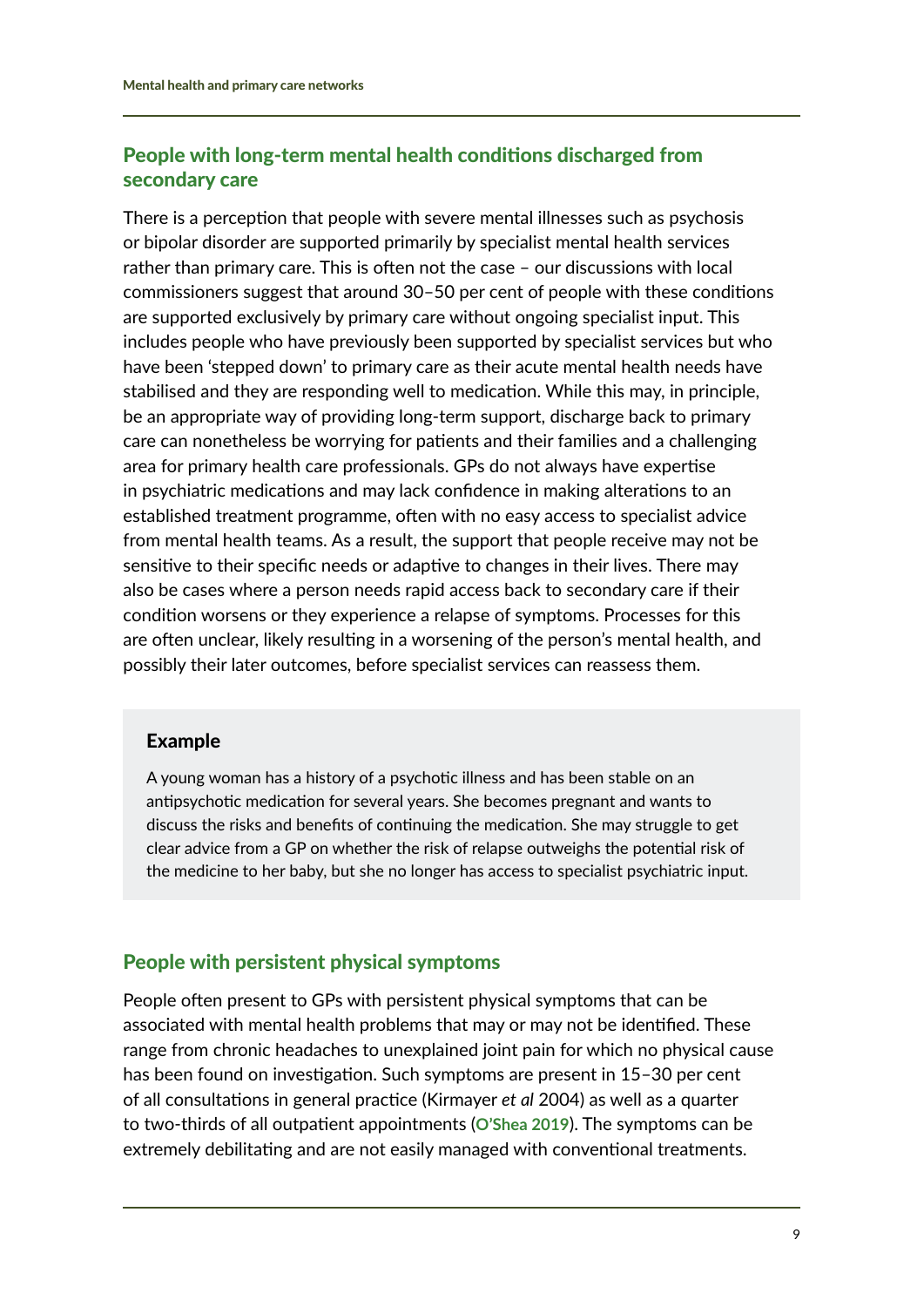People experiencing these kinds of symptoms often undergo multiple investigations that can do more harm than good, and attend frequent appointments in both primary and secondary care without any improvement in their symptoms or functioning. More than 40 per cent of these people may have an associated mental health condition, such as anxiety or depression, which further adds to their distress and can exacerbate their medical symptoms (Nimnuan *et al* 2001).

While it can be challenging for both the patient and their doctor to understand what may benefit them, there are options, including psychological therapies that can improve people's experiences of their symptoms and their overall resilience and functioning. However, as this is an area few GPs receive specific training on or feel confident managing (Salmon *et al* 2007), people with these conditions often have poor outcomes and continue to require intensive, yet often ineffective, primary care input.

#### Example

A young woman has persistent symptoms of indigestion and has also recently experienced a bereavement. Her symptoms are investigated using camera tests but no signs of abnormality are discovered. In spite of this, her symptoms do not respond to typical treatments such as antacids, and she continues to have recurrent troublesome symptoms that disrupt her daily routine and ability to work. As a result, she suffers from low mood but does not identify as having mental health needs.

### Psychological needs of people with long-term physical health conditions

One area that is rightly receiving growing interest is the psychological health of people with long-term physical health conditions, such as diabetes or heart disease. People with long-term conditions are two to three times more likely to suffer from a mental health condition, particularly depression or anxiety, and can end up receiving poorer-quality care as a result, for both their mental and physical health (**[Naylor](http://www.kingsfund.org.uk/publications/long-term-conditions-and-mental-health)** *et al* **2012**). Lack of identification and management of these mental health needs can lead to poor quality of life for the person and significantly impair their functioning, as well as causing deterioration in their physical health condition (de Ridder *et al* 2008). Worsening of their physical health can result in escalation of treatment and require further monitoring and review, resulting in higher costs for health services (estimated at 12–18 per cent of all NHS expenditure on long-term conditions) (**[Naylor](http://www.kingsfund.org.uk/publications/long-term-conditions-and-mental-health)** *et al* **2012**). Previous research has estimated that 4.5 million people in England experience this form of 'co-morbidity', demonstrating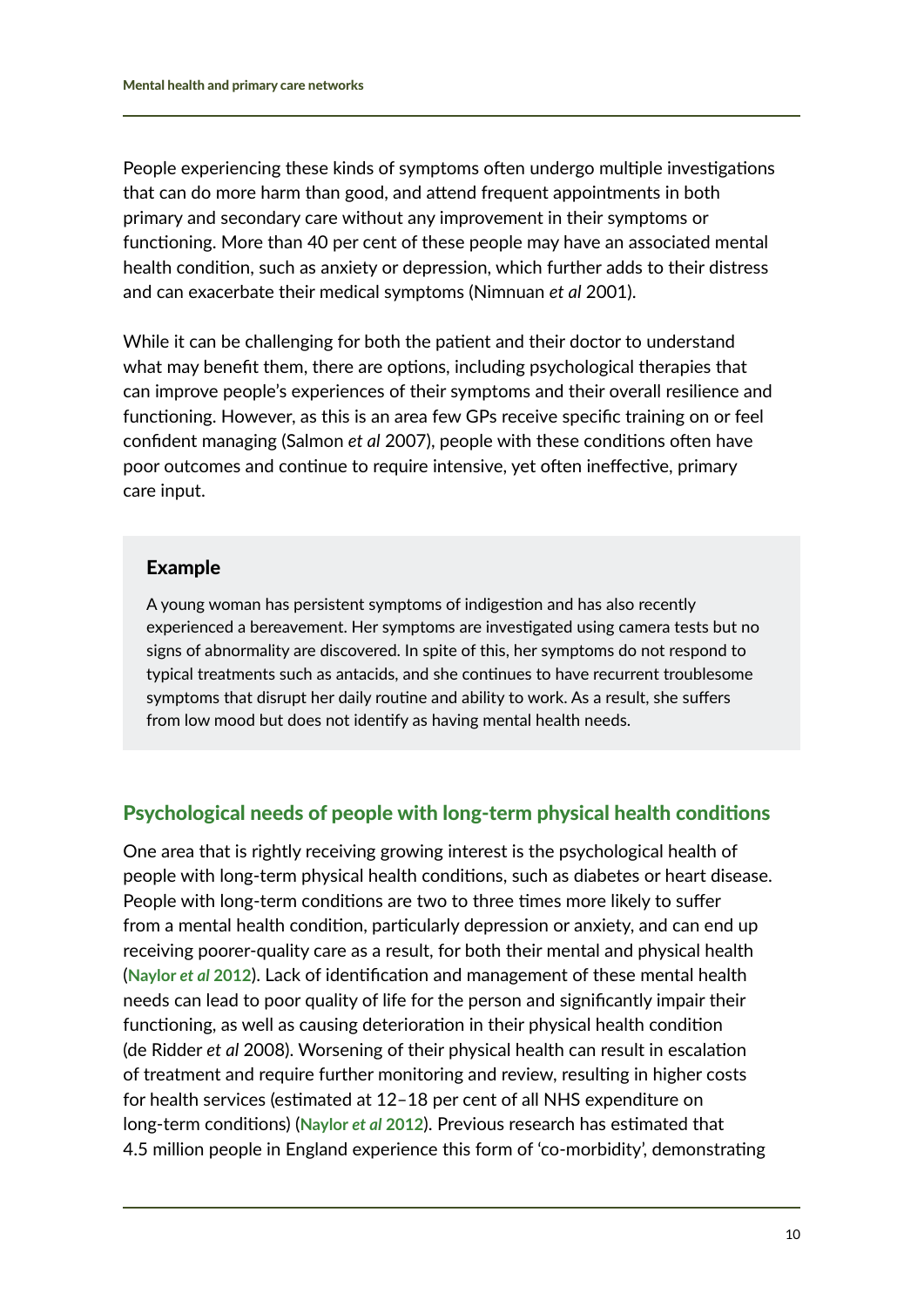the significance of the issue (**[Naylor](http://www.kingsfund.org.uk/publications/long-term-conditions-and-mental-health)** *et al* **2012**). Psychological approaches can be hugely beneficial for people with long-term conditions struggling to manage their condition, regardless of whether or not they also have a mental health problem.

As a result of national policy requirements introduced in 2016, IAPT services in many parts of England are currently being extended to increase their ability to support people with long-term conditions. While this is a welcome development, this expansion is aimed primarily at those with 'uncomplicated' anxiety and depression and is not designed to support the full range of mental health needs that those with physical health problems may experience (**[Sachar 2020](https://doi.org/10.3399/bjgp20X707261)**).

#### Example

A 45-year-old man, recently diagnosed with diabetes, is struggling to process all the information he has been given about his condition and to adapt his 'lifestyle' to improve his health. He presents to the GP with symptoms of low mood, poor sleep and increasing anxiety levels.

# Managing the physical health of people with severe mental illness

An important issue in primary care is the management of physical health in people with severe mental health conditions, such as psychosis, including those receiving ongoing care from secondary mental health services. Evidence consistently shows that people with a long-term mental illness have a greater risk of poor physical health and resulting premature mortality, with a 15–20-year reduction in life expectancy (**[Chesney](https://onlinelibrary.wiley.com/doi/full/10.1002/wps.20128)** *et al* **2014**). An estimated two out of three deaths of people with severe mental illness are attributable to physical illnesses that could be prevented, such as cardiovascular disease and diabetes (**[Public Health England 2018](http://www.gov.uk/government/publications/severe-mental-illness-smi-physical-health-inequalities/severe-mental-illness-and-physical-health-inequalities-briefing)**). Multiple factors contribute to this, including the side effects of antipsychotic medications, a lack of support with diet, smoking and physical activity, and barriers to accessing health care when it is needed.

It can be difficult for primary health care professionals to manage these health risks for patients who are also seen in secondary care mental health services, with a lack of clarity over who is responsible for what. Secondary mental health services may arrange some physical health checks, such as an electrocardiogram (ECG) (heart tracing) on starting antipsychotic medication, but general practices are also required to arrange annual monitoring of these patients' physical health, including blood tests, and to encourage participation in cancer screening programmes. While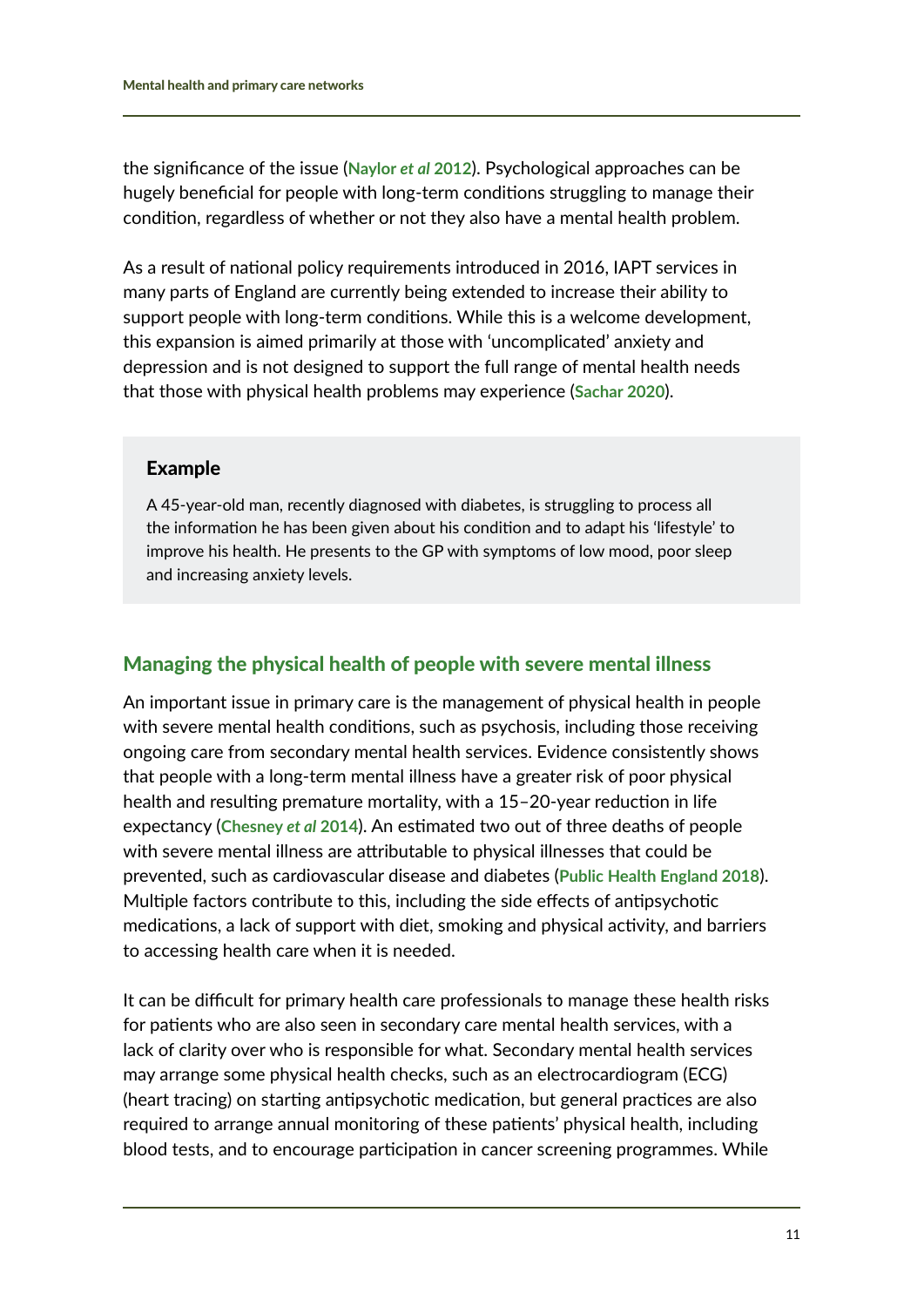the Quality and Outcomes Framework (QOF) provides general practices with an incentive payment to cover the cost of providing annual health checks for people with psychosis or bipolar disorder, the same is not true for people with other longterm mental health conditions such as personality disorders, which are associated with similarly high levels of physical health problems. There may also be variable ongoing support to treat any ill health picked up on these annual checks.

#### Example

A man has a history of schizophrenia, is taking an antipsychotic medication and is getting support from a community mental health team. He has gained weight rapidly and developed high blood pressure, but he does not want to take blood pressure tablets as he does not feel physically unwell. He struggles to lose weight despite regular exercise, and this challenge is exacerbated by the weight-gain effect of the antipsychotic medication.

#### People at risk of suicide, but not in contact with specialist mental health services

Less than a third of people who lose their lives to suicide are in contact with mental health services at the time of their death, but many more have visited their GP in the months preceding it (**[Pearson](http://www.ncbi.nlm.nih.gov/pmc/articles/PMC2765834)** *et al* **2009**). While a range of services is available for people in crisis, there is little support for people with suicidal feelings who are not at immediate risk (**Bear** *et al* **[2019](http://www.centreformentalhealth.org.uk/strengthening-frontline)**). Suicide remains a major public health concern, and a key area of focus in national mental health policy in England, with someone dying by suicide every 90 minutes in the UK and the Republic of Ireland (**[Samaritans](http://www.samaritans.org/about-samaritans/our-organisation/annual-reports-and-accounts)  [2019](http://www.samaritans.org/about-samaritans/our-organisation/annual-reports-and-accounts)**). It is a challenging area in general practice, with short appointments often making it difficult to identify and protect people at risk, and with many primary health care professionals receiving only limited education and training in suicide. Another factor may be the lack of continuity some people experience when seen in general practice, meaning they may not feel comfortable disclosing serious concerns to a doctor or nurse they are meeting for the first time.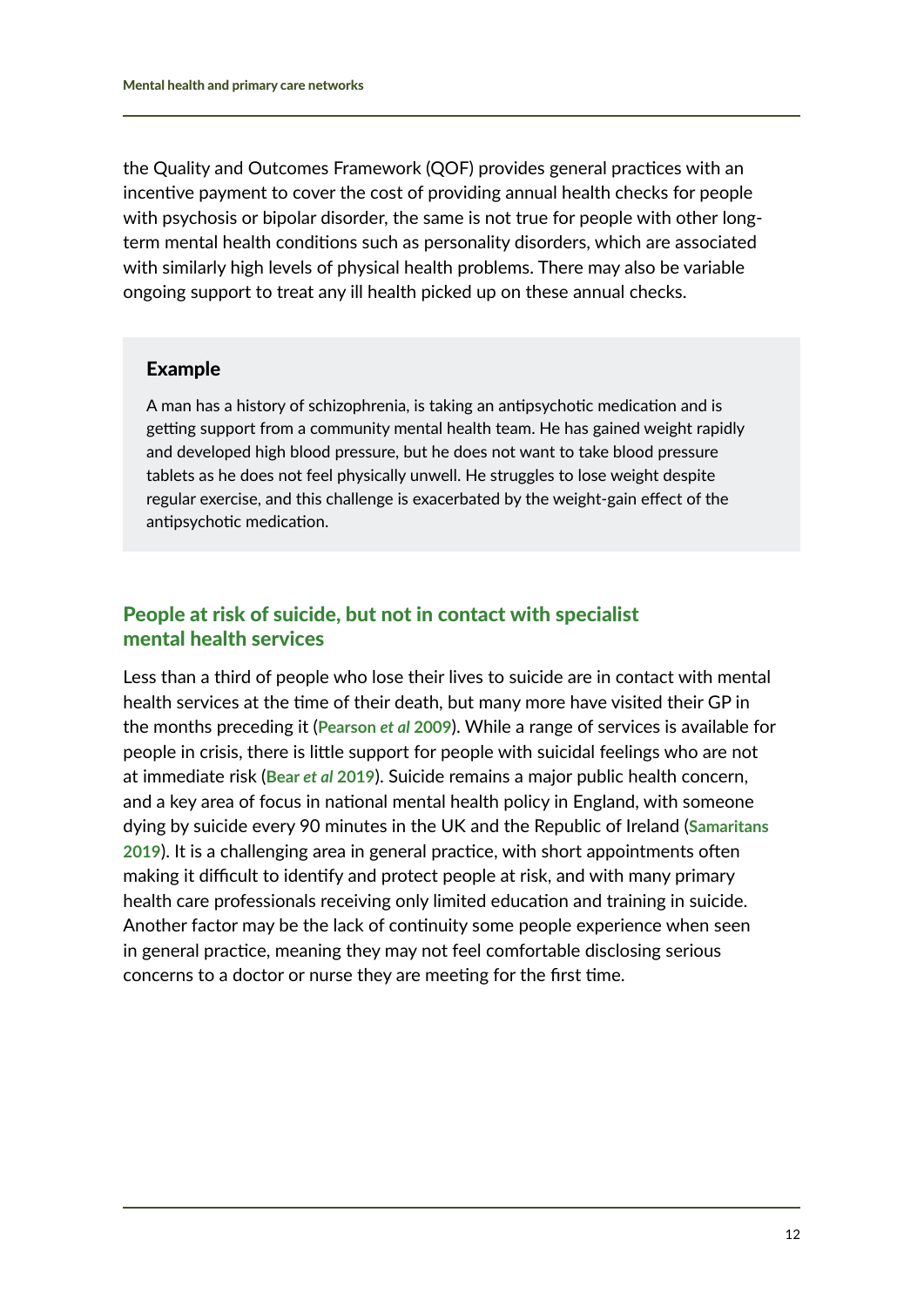#### Example

A 28-year-old woman describes low self-esteem, stress from her work as a trainee lawyer and occasional abstract thoughts of suicide. She reports no active plans to carry this out and has a good support network. She does not have a clear mental health diagnosis and is assessed to be at low risk of suicide. She continues to be seen in primary care, but despite a course of cognitive-behavioural therapy, she continues to experience suicidal thoughts.

As demonstrated in this section, general practices support people with a very broad range of mental health needs, often with high levels of complexity and with limited or variable input from other services. Although these needs are presented here as separate categories, in reality there is significant overlap between the groups described, and in many cases there are common factors that underlie them. For example, the experience of traumatic events in childhood can make it more likely that a person will have multiple needs later in life, with a mixture of physical and mental health problems, potentially including substance misuse, long-term conditions and persistent physical symptoms.

The system is currently failing to meet the needs of the large numbers of people who fall into the groups described. Services are highly stretched, with both GPs and specialist mental health professionals struggling to provide appropriate and effective care. Existing policy responses – notably the psychological therapy services developed across England through the IAPT programme – provide valuable support and treatment for many people but do not present a complete solution to the range of challenges that exist in primary care.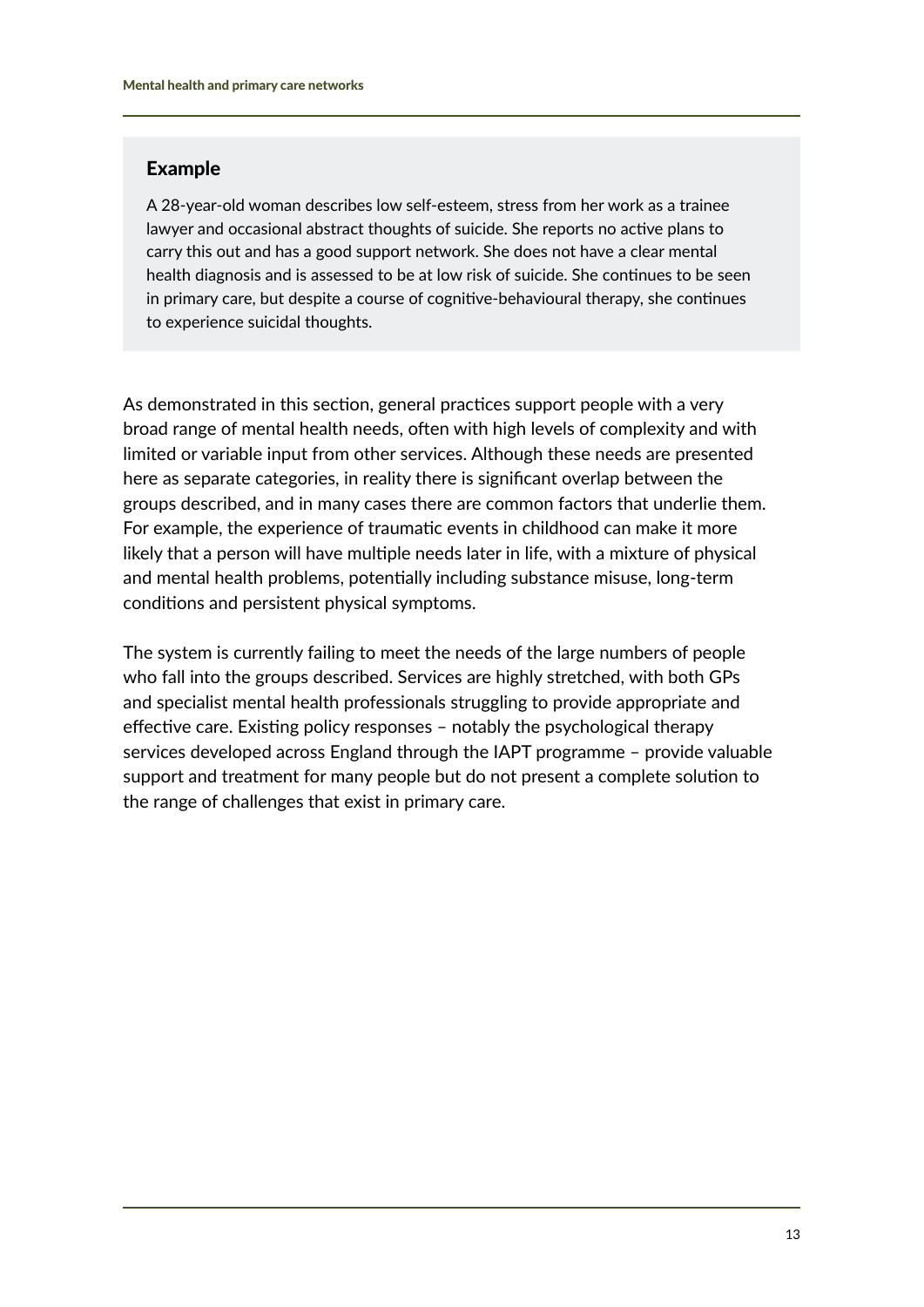# <span id="page-14-0"></span>3 What would a better approach look like?

The Community Mental Health Framework produced by NHS England (**[2019b](http://www.england.nhs.uk/publication/the-community-mental-health-framework-for-adults-and-older-adults)**) describes a broad direction of travel for community mental health services in England. As the framework is developed further and put into practice, greater clarity will be needed about how the full range of needs in primary care will be met in future.

Over recent years, local areas have responded to the clear and growing gaps in service provision by embarking on a wide range of initiatives in primary care, taking various different approaches to meeting people's needs (**[Newbigging](http://www.centreformentalhealth.org.uk/filling-chasm)** *et al* **2018**). While no single model has emerged, some key principles are becoming apparent, as described below. In many cases, these complement and build on the ideas outlined in the Community Mental Health Framework.

### Nine principles for primary care mental health services

- **• Meeting people's needs in the right setting for them.** For many people, GP surgeries are accessible, close to home and non-stigmatising places to get emotional or psychological support. Most of the primary care mental health services described by recent research (for example, in **[Newbigging](http://www.centreformentalhealth.org.uk/filling-chasm)** *et al* **2018**) are located within GP surgeries, some of them providing open access without a GP referral. However, this environment will not be right for everyone – for example, some young people may prefer to meet in other community settings. Flexibility is therefore needed.
- **• Bridging the gap between primary and secondary care.** Many of the emerging primary care mental health services have been developed in order to bridge gaps in support. As discussed in the previous section, this includes the significant gap between Improving Access to Psychological Therapies (IAPT) services and secondary care. The Community Mental Health Framework requires that the development of primary and community mental health services addresses this gap, including for people with persistent physical symptoms, personality disorder diagnoses and complex traumas.
- **• Two-way communication rather than rigid referral processes.** Often the only way for a GP to get advice from a mental health professional is to make a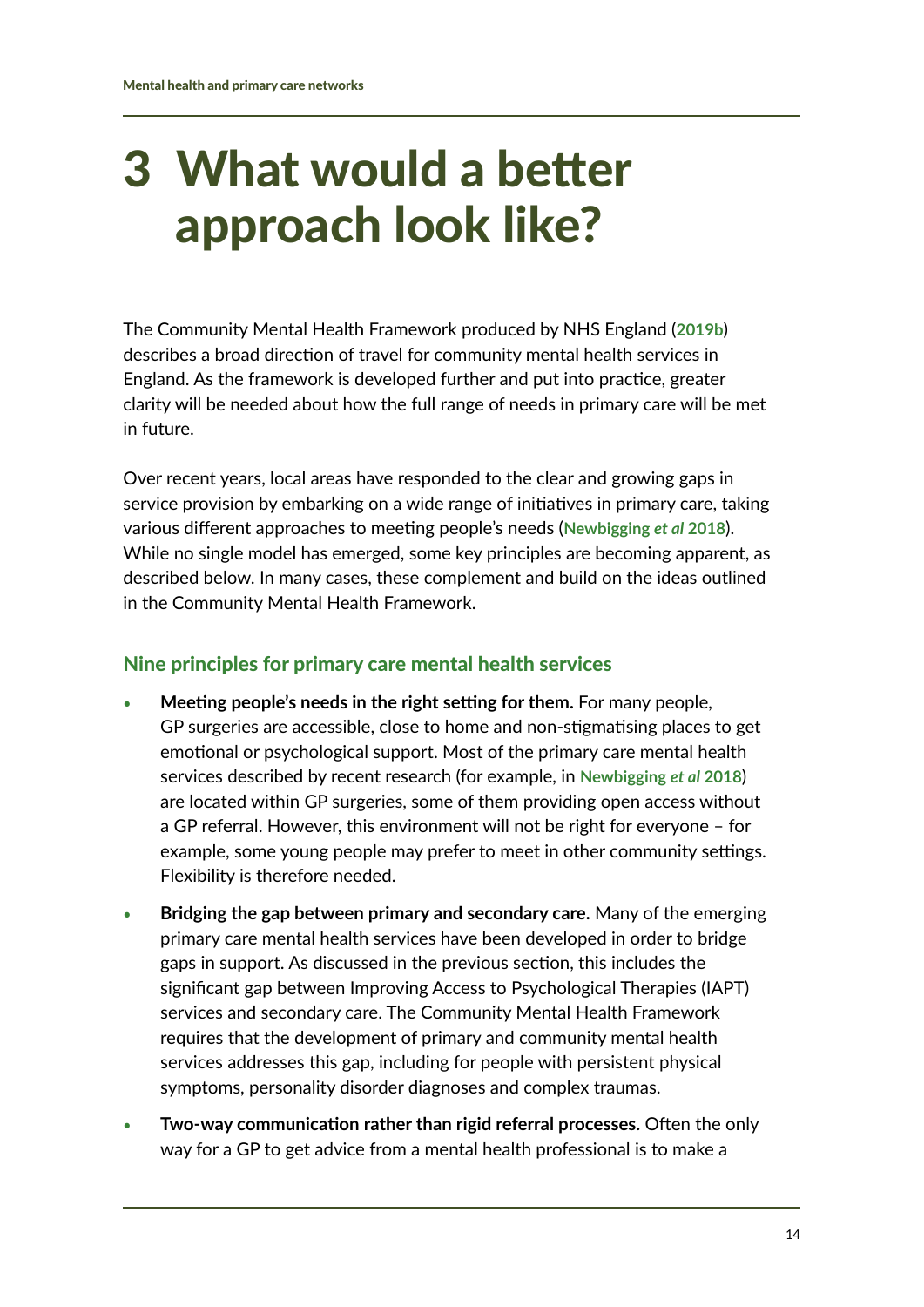formal referral to specialist services and wait for an assessment to take place. However, many newer primary care mental health services are moving towards a more flexible system in which it is easier and quicker for GPs to obtain expert input. For example, the 'PRiSM' primary care mental health service in Cambridgeshire and Peterborough (*see* below) is designed not to be a separate service for GPs to refer people into, but rather a shared resource based in primary care that GPs can access by making a 'request for service'.

- **• Taking responsibility for the whole population.** General practice is unique in that it serves the whole registered population rather than specific individuals meeting agreed clinical thresholds. Mental health provision in primary care therefore needs to involve specialists and generalists sharing responsibility for managing the mental health needs of the entire local population. This might involve specialists working with GPs and practice nurses to oversee the quality of care provided to all patients with mental health needs, of whom only a proportion would need direct face-to-face intervention from a specialist. Shared prioritisation of resources is an important feature of this approach, with this being based on individual needs rather than diagnosis.
- **• Supporting shared learning between professionals.** A major benefit of having mental health professionals working closely with GPs and other primary care staff is that it allows both groups to learn from each other. Joint consultations, case discussions, formal training and informal advice all provide opportunities for mutual learning, helping professionals to improve the support they offer. This could include some form of expert supervision for GPs with a special interest in mental health. Shared learning opportunities can also incorporate others involved in supporting people in primary care, such as link workers or benefits advisers (**[Newbigging](http://www.centreformentalhealth.org.uk/filling-chasm)** *et al* **2018**).
- **• Maintaining expert skills.** Mental health professionals working in general practices need to be unambiguously part of the primary care team. However, to ensure they maintain their specialist skills, care needs to be taken to help them to also preserve their connections with other specialists, including making sure there are appropriate arrangements for professional supervision and development. This is needed to ensure that mental health workers embedded in primary care do not become isolated from their peers.
- **• Connecting with local resources and community assets.** For many people with mental health difficulties, poor health is related to wider economic and social disadvantage and exclusion. For example, there is a strong connection between poverty and antidepressant prescribing levels (**[Thomas](http://destressproject.org.uk)** *et al* **2019**). Providing advice and support for wider social needs such as money, housing and safety may be just as important as clinical care: even very brief advice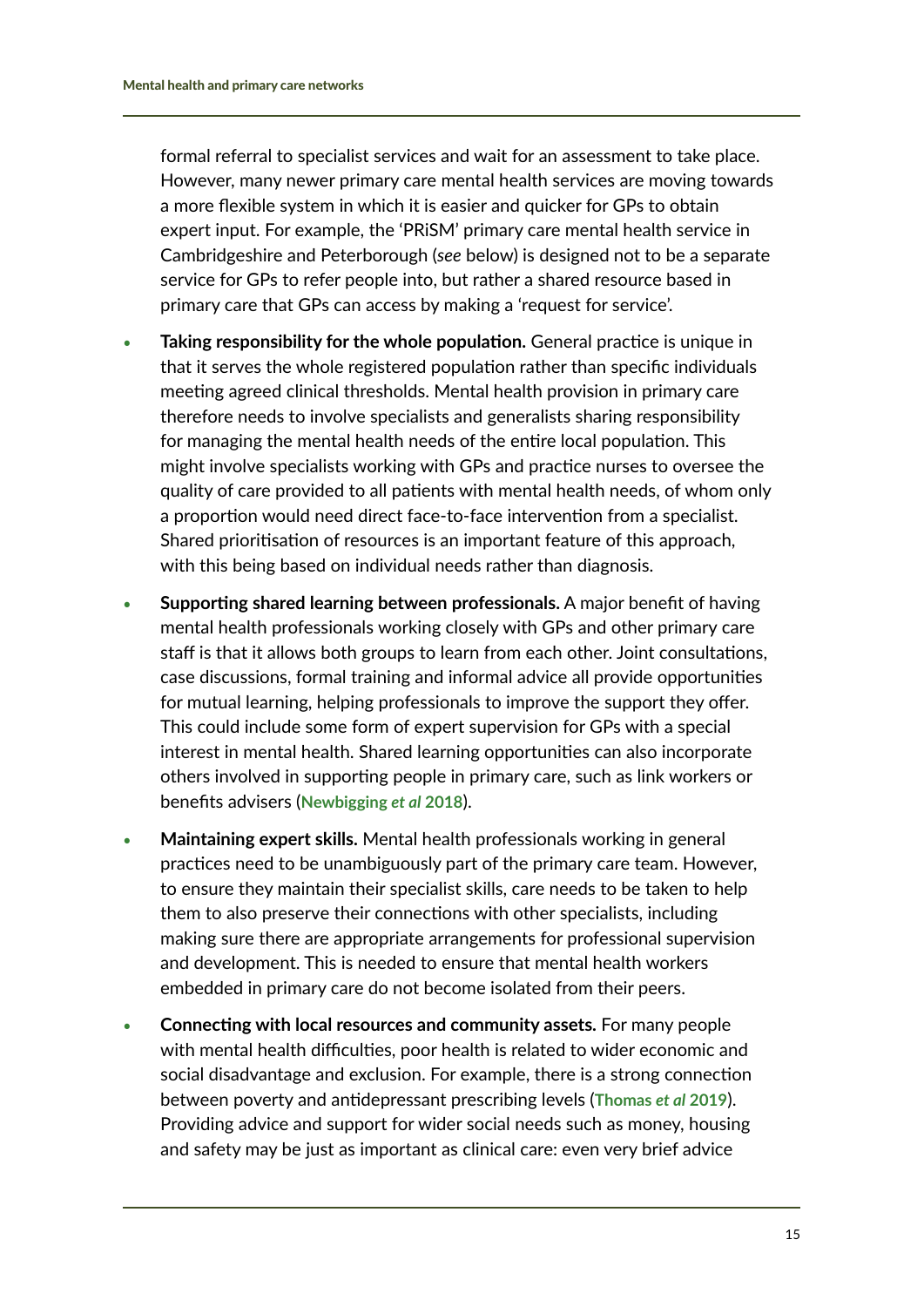about money in primary care can prevent later costly crises (**[Bond and Clarke](http://www.moneyandmentalhealth.org/prevention)  [2019](http://www.moneyandmentalhealth.org/prevention)**). It can sometimes be helpful for these wider services to be located in the same premises as GP services, although space can be a limiting factor in many practices. Social prescribing approaches and community link workers also have an important role to play, helping people to access wider support and allowing their needs to be met more holistically (**[Newbigging](http://www.centreformentalhealth.org.uk/filling-chasm)** *et al* **2018**). For some people, it is important that 'signposting' is accompanied by practical support and help with confidence to enable them to take up these wider opportunities.

- **• Valuing prevention and early intervention.** Some of the emerging models of primary mental health care include a range of preventive approaches and all seek to intervene early to prevent later crises. Prevention can also take the form of supporting the physical health of people with a mental health condition, for example help with smoking cessation or securing access to physical activity opportunities.
- **• Rapid access back to secondary care when necessary**. As described in section 2, some people with long-term mental health conditions are discharged from secondary care if their symptoms are assessed as being stable. However, when a person's circumstances change they may need rapid access to specialist advice or support to prevent their condition from deteriorating. Having clear processes in place for this often helps GPs to feel more confident in taking on further responsibilities in relation to mental health.

# Examples of innovative approaches in England

The principles described above are based largely on examples of existing good practice. In recent years, a number of areas of England have developed innovative approaches to mental health in primary care in an attempt to meet some of the needs described in section 2. For example, a review of service developments in London found that a wide range of approaches has been developed in this region alone (**[Healthy London Partnership 2017](http://www.healthylondon.org/resource/primary-care-mental-health-services-literature-review-scoping-report/)**).

Some of the recent initiatives work on a large scale, for example across multiple GP surgeries with populations of up to 200,000 people. Others work with a single GP surgery or a cluster of surgeries in a local area. Similarly, some services have very specific areas of focus (for example, supporting people with persistent physical symptoms or helping people discharged from secondary mental health services), while others offer help for a much broader range of needs and have few exclusion criteria.

A wide range of approaches has also been developed internationally. The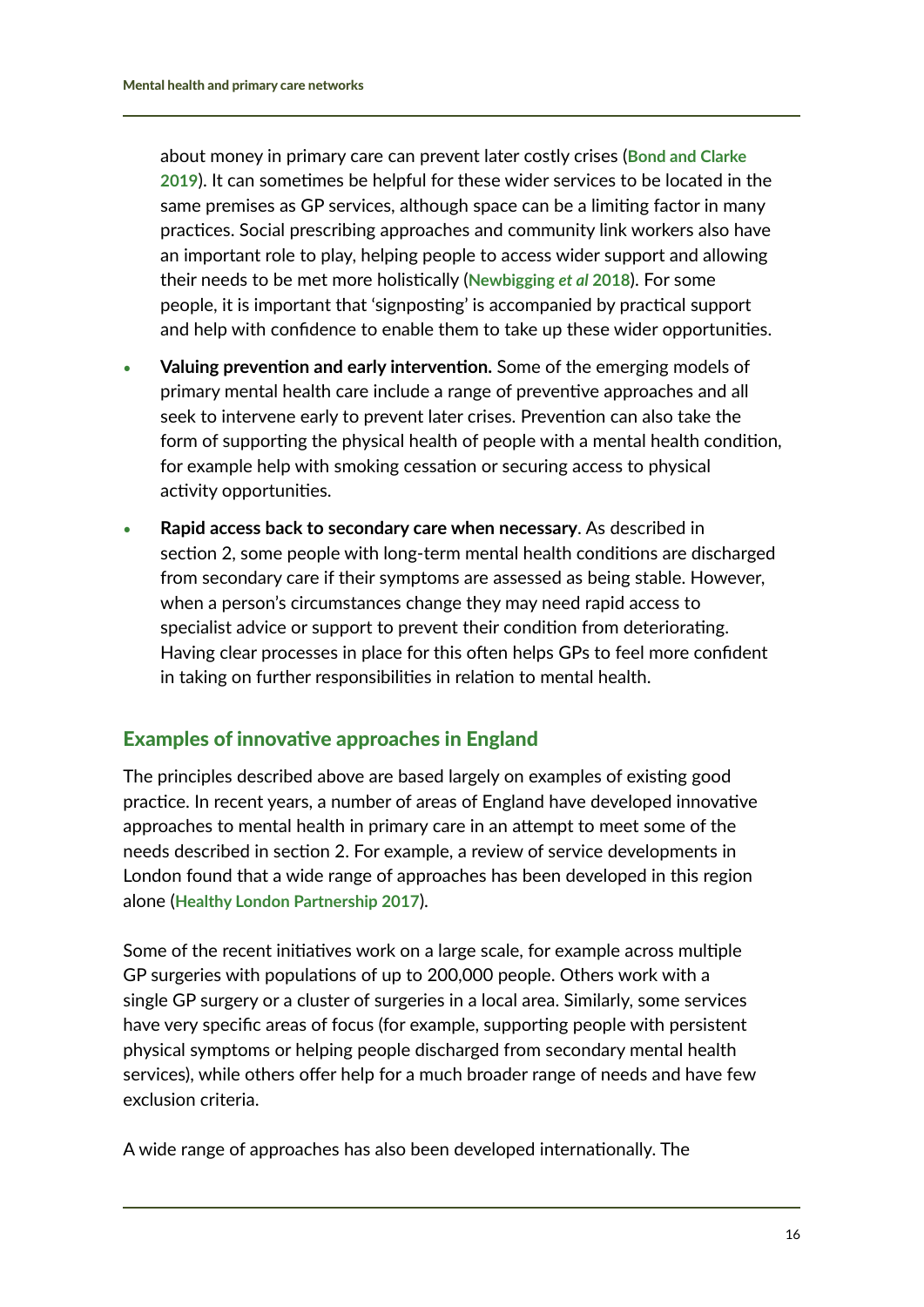'collaborative care' model has been a focus for research in the United States in particular, and also in the UK (**[Coventry](http://www.ncbi.nlm.nih.gov/pubmed/25687344)** *et al* **2015**). This is an evidence-based approach with the aim of improving the care provided to people with mental health problems (most often depression or anxiety) in primary care, typically involving a case manager working closely with primary care staff and with supervision from a mental health specialist (**[Baird](http://www.kingsfund.org.uk/publications/innovative-models-general-practice)** *et al* **2018**). Integrated health systems in other countries, such as Intermountain Healthcare, have developed other approaches for embedding mental health support in primary care (**[Naylor](http://www.kingsfund.org.uk/publications/physical-and-mental-health)** *et al* **2016**).

None of the existing primary care mental health services in England are comprehensive in their scope, and there is no single recommended model to replicate. However, the following provides illustrative examples of services that are attempting to put into practice some of the principles for primary care mental health services described above. For fuller descriptions of these services, please see the summaries provided in the report *Filling the chasm* (**[Newbigging](http://www.centreformentalhealth.org.uk/filling-chasm)** *et al* **2018**) and the other references cited below.

#### Large-scale primary care services: Cambridgeshire and Peterborough, and Swindon

The PRiSM service in Cambridgeshire and Peterborough and the LIFT service in Swindon involve the creation of a significantly enhanced service working at a large scale, each supporting people from numerous GP surgeries (**[Newbigging](http://www.centreformentalhealth.org.uk/filling-chasm)** *et al* **[2018](http://www.centreformentalhealth.org.uk/filling-chasm)**). Both offer a wide range of services. In the case of LIFT, it brings together the existing IAPT offer with a wider range of psychological therapies, psychoeducation classes (for example in mindfulness) and physical exercise groups. It sees about 650 people a month, does not require a GP referral, and waiting times are typically between two and four weeks. In common with many other primary care mental health services, LIFT also sees people before a non-urgent referral to secondary mental health care (**[Newbigging](http://www.centreformentalhealth.org.uk/filling-chasm)** *et al* **2018**).

#### Meeting complex needs: Nottingham and Bradford

In some local areas, services that work with people who have specific forms of complex needs have been developed. The Primary Care Psychological Medicine (PCPM) service in Rushcliffe, Nottingham (**[O'Shea 2019](http://www.centreformentalhealth.org.uk/new-approach-complex-needs)**), and the Primary Care Wellbeing Service (PCWBS) in Bradford (Durcan forthcoming), provide psychological treatment to people with persistent physical symptoms. An economic evaluation of the PCPM found that, in its first year alone, the service helped to reduce the use of acute hospital, primary care and ambulance services by £153,000, in excess of its own staff costs (£129,000 a year) (**[O'Shea 2019](http://www.centreformentalhealth.org.uk/new-approach-complex-needs)**).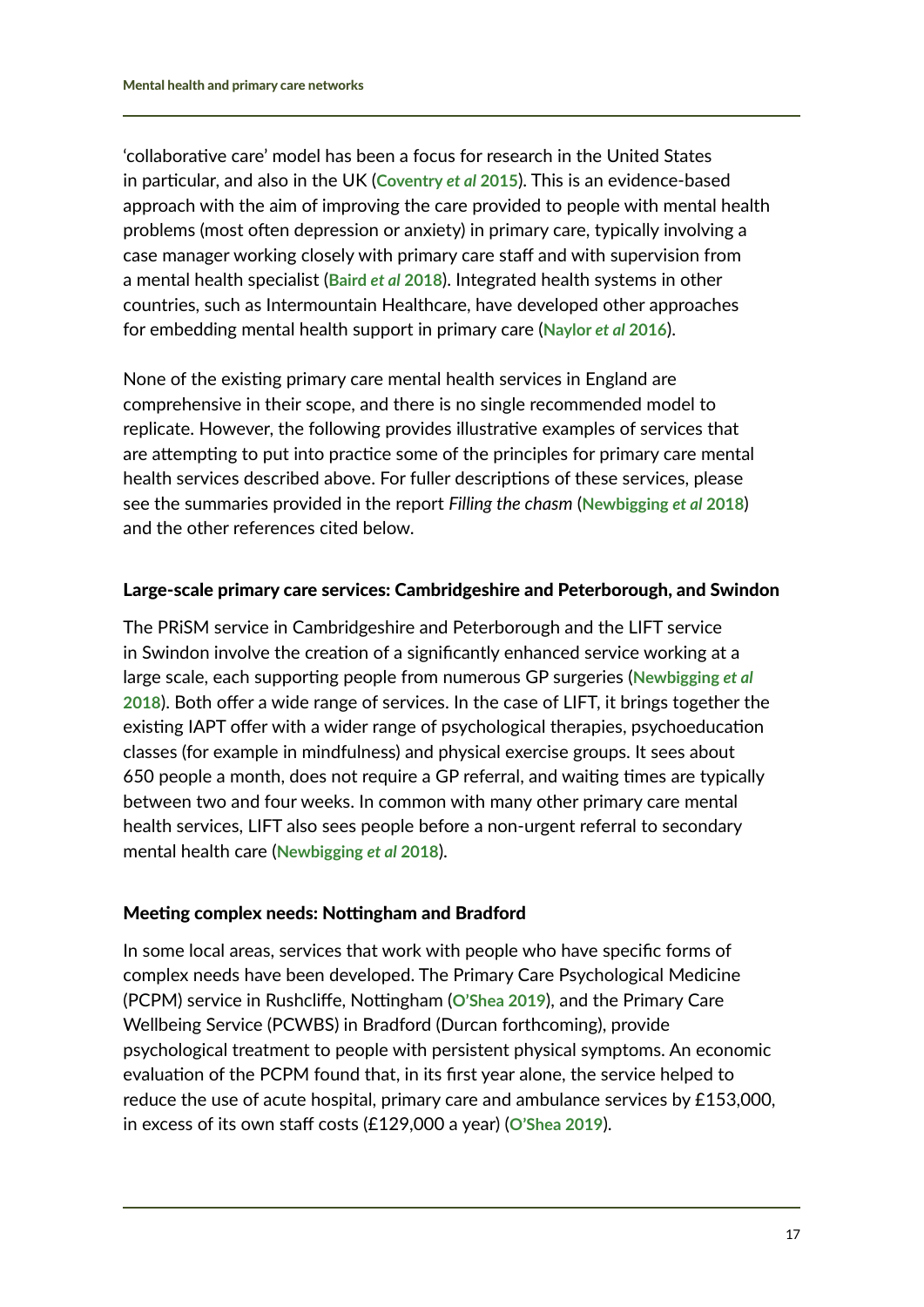#### Psychology in the GP surgery: Catterick and Shropshire

In some local areas, smaller-scale services have been piloted, working within one or two GP surgeries. In Catterick, North Yorkshire, and Telford and Ludlow, Shropshire, psychologists have been embedded in GP surgeries, offering one or more 15- or 30-minute appointments to people who either self-refer or are referred by their GP. The service in Catterick provides an all-age psychology service and has seen people from infancy to later life (Durcan forthcoming). These services have not been formally evaluated but show considerable promise – for example in reducing the number of referrals to IAPT and secondary care services and increasing the proportion that are accepted.

#### A whole-community approach to mental health and wellbeing: Healthier Fleetwood

GP practices in Fleetwood, Lancashire, have worked together with other providers and local residents to improve the wellbeing of the community. They have invested in mental health practitioners based in primary care who see around 2,000 patients a year, providing both tailored treatment and links to wider community services. They work particularly closely with the local substance misuse team, sharing the care of people with co-morbid mental health and substance misuse problems. Multidisciplinary teams – which include social workers, GPs and mental health workers from secondary and primary care – have designed pathways better suited to the needs of their patients. A 'child and adolescent support and help enhanced response' team was created to support young people who have worries about their mental health, and the service is open in the evenings and at weekends. A critical enabler of these changes has been that GP practices across Fleetwood have worked together in a networked way, using the 'primary care home' model developed by the National Association of Primary Care to collaborate over and co-ordinate services (**[NAPC 2019](https://napc.co.uk/primary-care-home)**). As discussed in the next section, primary care networks provide a new vehicle for developing approaches such as this across networks of neighbouring GP practices.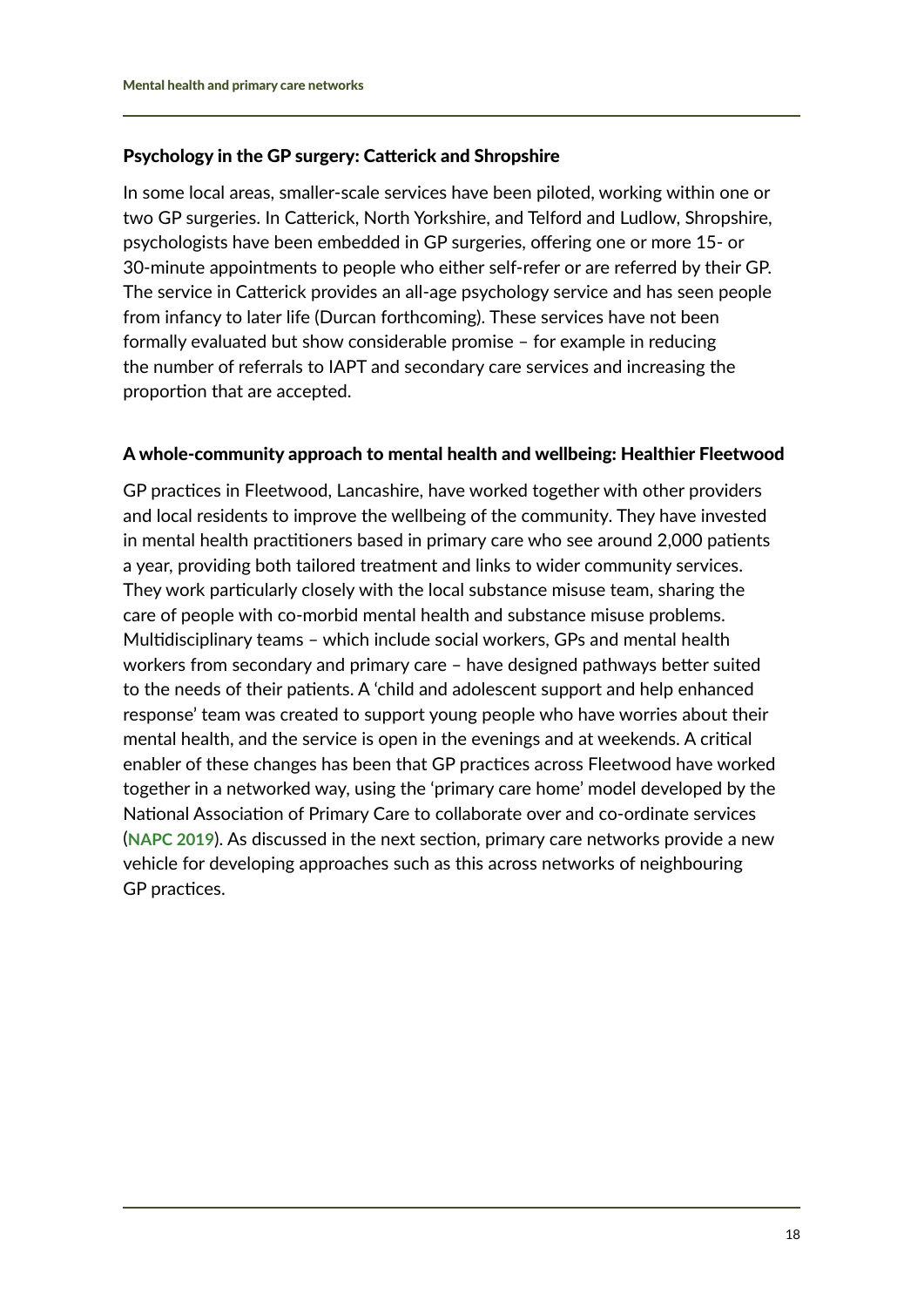# <span id="page-19-0"></span>4 How can primary care networks help?

### What are primary care networks?

Primary care networks (PCNs) signal a new way of working in primary care based on deeper co-operation between neighbouring GP practices. While collaboration between practices is not wholly new – GP practices have been finding different ways of working together over many years – the NHS long-term plan (**[NHS England](http://www.longtermplan.nhs.uk/publication/nhs-long-term-plan)  [2019c](http://www.longtermplan.nhs.uk/publication/nhs-long-term-plan)**) and the new five-year framework for the GP contract, published in January 2019 (**[NHS England 2019a](http://www.england.nhs.uk/publication/gp-contract-five-year-framework)**), put a more formal structure around this way of working. By creating an extension to the contract, known as a 'directed enhanced service' (or DES), with additional funding attached to it, GP practices across England have come together in around 1,300 geographical networks, each covering populations of approximately 30–50,000 patients.

NHS England has significant ambitions for PCNs, with the expectation that they will be one of the main channels for delivering many of the commitments in the long-term plan and providing a wider range of services to patients. PCNs will eventually be required to deliver a set of seven national service specifications:

- **•** structured medication reviews
- **•** enhanced health in care homes
- **•** anticipatory care
- **•** personalised care
- **•** supporting early cancer diagnosis
- **•** cardiovascular disease case-finding
- **•** locally agreed action to tackle inequalities.

To deliver against these specifications PCNs will be expected to provide a wider range of primary care services to patients. The majority of the additional funding available to networks is to fund, or part-fund, designated new roles, including clinical pharmacists, social prescribing link workers, physiotherapists, physician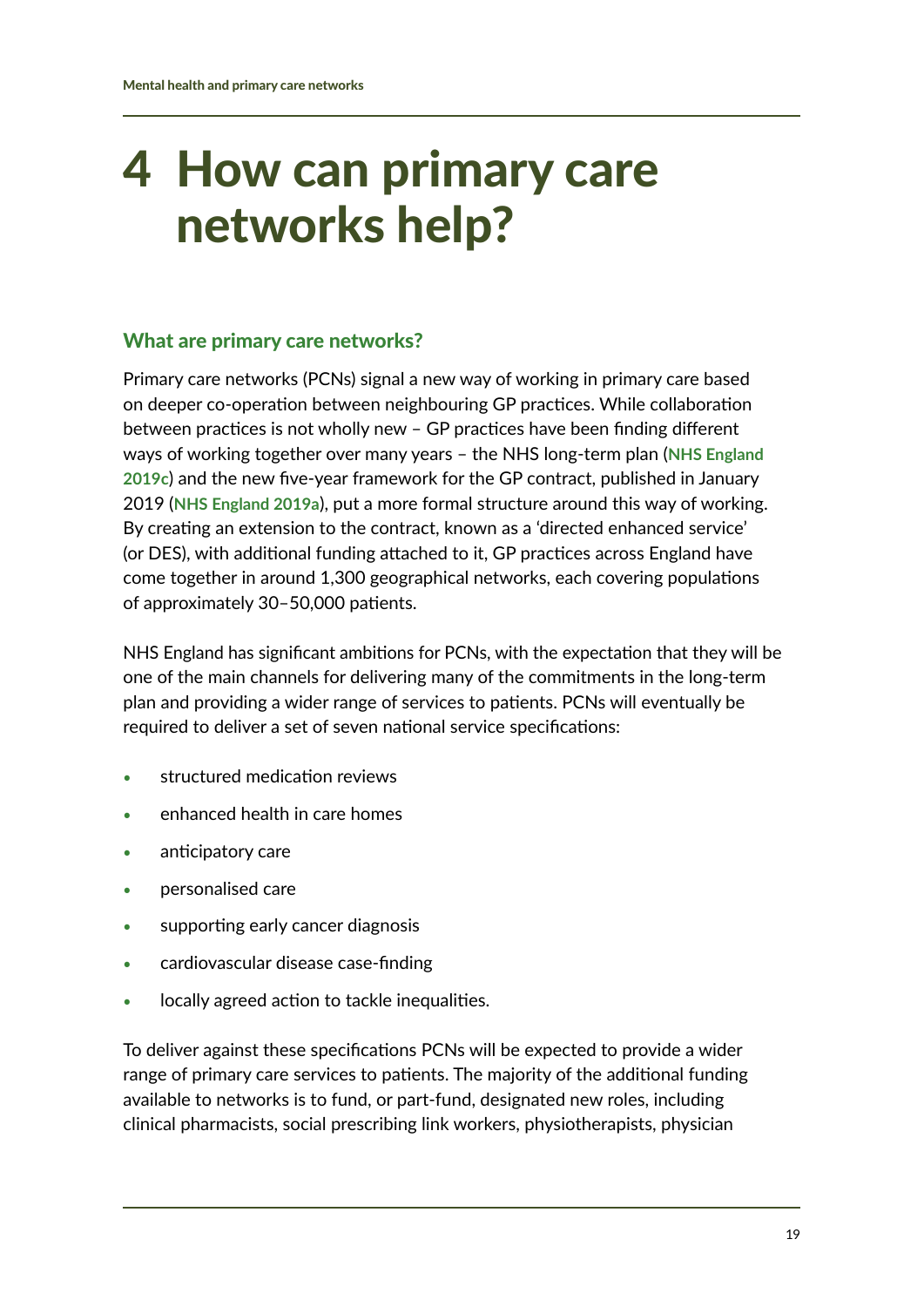associates, paramedics, health coaches, dietitians, podiatrists, occupational therapists and, in future, mental health practitioners – including Improving Access to Psychological Therapies (IAPT) practitioners.

### Mental health in the PCN contract

The inclusion of mental health practitioners in the additional roles reimbursement scheme creates a much-needed way of funding new forms of mental health provision in primary care. The detail about exactly what kinds of mental health practitioners will be covered – and what requirements will be attached – is still to be established and will be informed by the work of the 12 early implementer sites that are testing new service models as part of the implementation of the Community Mental Health Framework (**[NHS England 2019b](http://www.england.nhs.uk/publication/the-community-mental-health-framework-for-adults-and-older-adults)**).

It will be important for mental health practitioners based in general practices to be part of a comprehensive offer, bringing together primary care mental health provision with local community mental health provision, to ensure that practicebased practitioners retain strong links with other mental health services. The February 2020 update to the GP contract indicates that there will be requirements on primary care mental health practitioners 'to work in collaboration with community mental health providers and/or IAPT providers', to prevent them from becoming isolated from the wider system (**[NHS England and BMA 2020](http://www.england.nhs.uk/publication/investment-and-evolution-update-to-the-gp-contract-agreement-20-21-23-24/)**).

Making sure these new roles are aligned with broader service redesign plans may also help to mitigate one of the main concerns about expanding primary care mental health provision – namely that specialist services could be weakened or destabilised if primary and secondary care are forced to compete for a scarce supply of mental health professionals. It will be important to take a whole-system approach, thinking through how the available workforce can be used to best meet the mental health needs of the entire local population, and what new ways of working may be needed to support this (**[Durcan](http://www.centreformentalhealth.org.uk/publications/future-mental-health-workforce)** *et al* **2017**).

In addition to the option of using network funding to pay for mental health practitioners, the PCN contract creates some further opportunities, which may help to improve mental health provision in primary care. In particular, funding for community link workers and pharmacists in each network could play an important role in better supporting people with a range of mental health needs. Designating one pharmacist in each network to act as the local lead for mental health pharmacy could be a helpful first step for PCNs to take.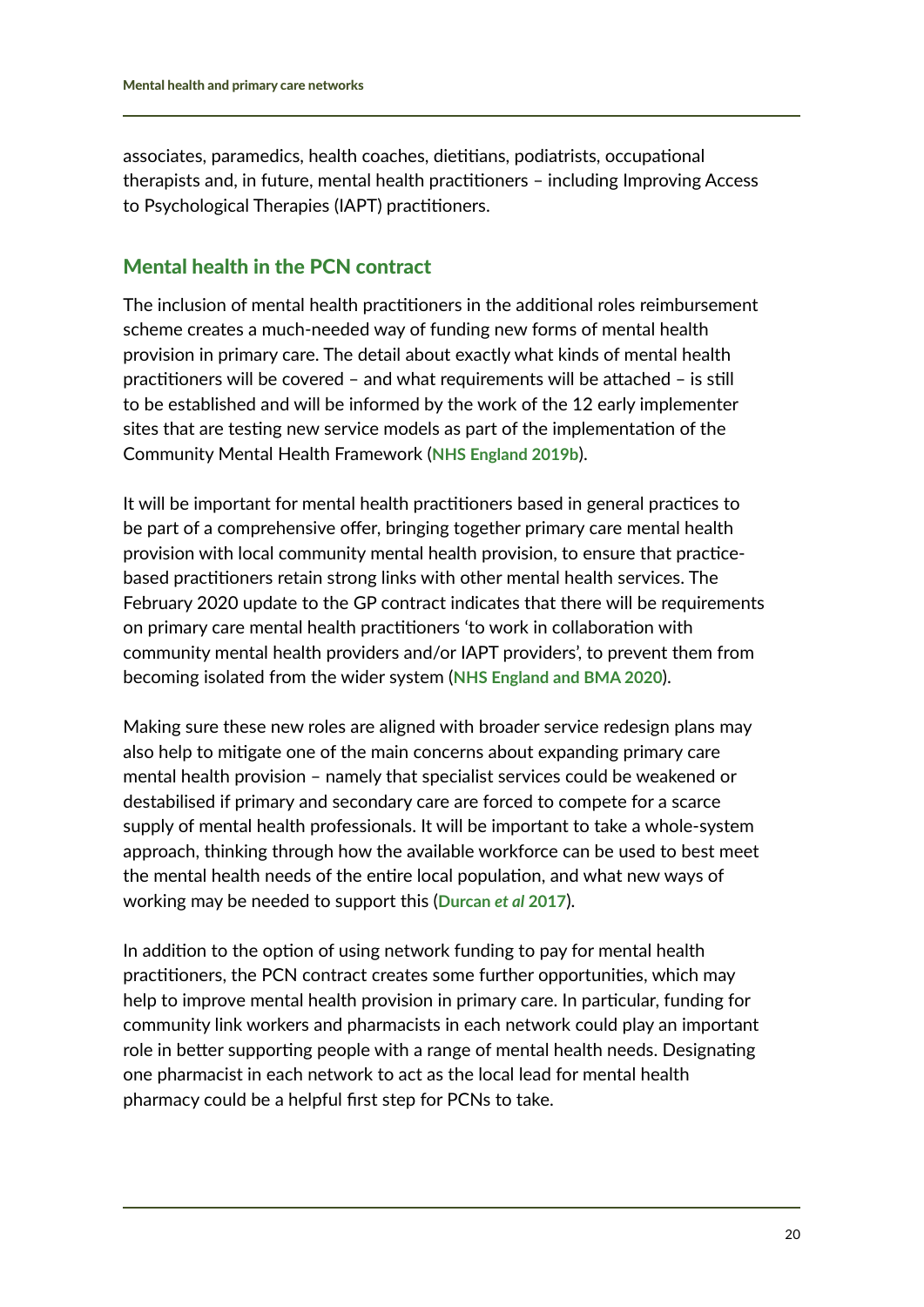The introduction of PCNs may make it easier for GP practices to work together to develop new approaches to mental health. Neighbouring practices will be expected to work more collaboratively than ever before and it may therefore be easier for practices to come together and share resources to change the way they support people with mental health needs. Examples from the 'primary care home' approach developed by the National Association of Primary Care (such as the Fleetwood example included in section 3), and other models of general practice 'at scale' that have been working for longer, show the potential (**Baird** *et al* **[2018](http://www.kingsfund.org.uk/publications/innovative-models-general-practice)**).

Some of the new service specifications can be expected to have a bearing on the care that people with mental health needs receive. For example, plans to develop more robust arrangements for reviewing medications include psychiatric medications, and the inequalities specification – which is still in development – may offer the chance to focus on people with mental health problems who experience some of the worst health outcomes.

### Partnership working between PCNs and mental health providers

It is clear that there needs to be closer dialogue between primary care and specialist mental health providers to explore how the challenges we have highlighted in section 2 can be met in future. In the past, it has often been hard for mental health providers to engage with primary care, given the large areas covered by mental health trusts and the large number of GP practices present within these areas. PCNs create an important opportunity here. They will be the footprint around which integrated community-based teams will develop, and the NHS long-term plan states that community and mental health services will be expected to move towards a new place-based, multidisciplinary service across health and social care, aligned with PCNs (**[NHS England 2019c](http://www.longtermplan.nhs.uk/publication/nhs-long-term-plan)**). This should create structures that support dialogue between GP practices and mental health providers, and the development of new services and approaches (although large mental health providers will still face the challenge of engaging with multiple PCNs in the area they serve).

Working collaboratively across primary and secondary care requires careful implementation, relationship-building and trust, which will take time to develop. PCNs will receive funds to support their development and may wish to use some of this funding to focus on collaboration with other system partners, including mental health providers.

PCNs, mental health providers and other partners will need to ensure that new services are developed in a way that is sustainable and allows small-scale initiatives to be scaled up when they have been demonstrated to be successful.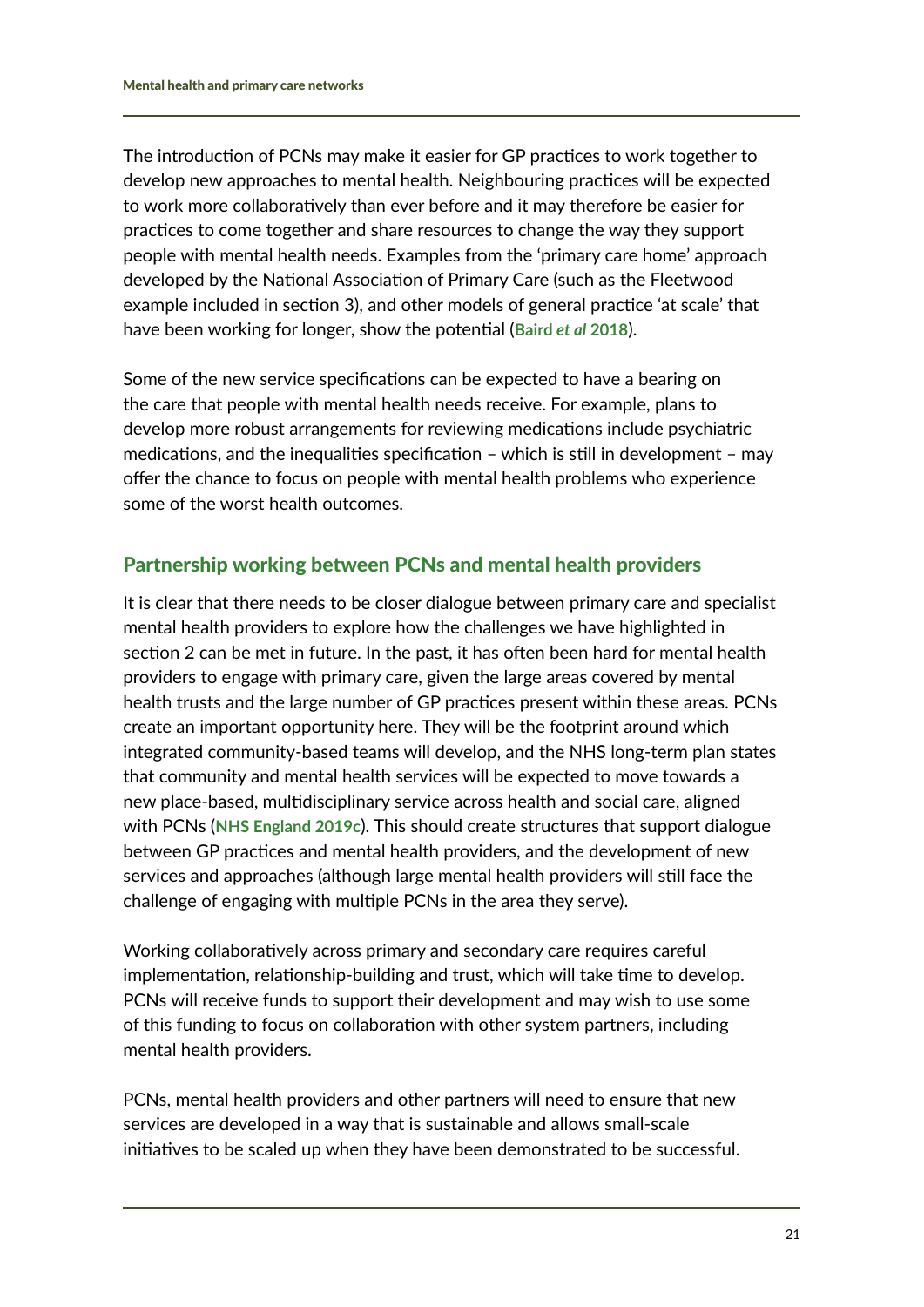It is regrettable that many of the most innovative services to date have also been short-lived. This may be due to short-term funding settlements, a lack of evidence or limited national policy backing for primary mental health care outside of the IAPT programme.

A significant opportunity created by the primary care network contract and the NHS long-term plan is the focus on collaboration between providers at a neighbourhood level. Primary care networks are configured around local populations and may therefore offer the opportunity to realise the population health-focused approach that will need to underpin primary care mental health services. The data and intelligence they can gather about local mental health needs and inequalities will provide vital insights and will need to feed into more strategic thinking at a wider system level.

### Seizing the opportunity

Both general practice and mental health services are under significant pressure, with demand increasingly outstripping capacity (**[Gilburt 2018](http://www.kingsfund.org.uk/publications/funding-staffing-mental-health-providers)**; **[Baird](http://www.kingsfund.org.uk/publications/pressures-in-general-practice)** *et al* **2016**). Primary care networks cannot be expected to solve all of the issues we highlighted in section 2, but they do create important new opportunities for local focus and collaboration that could bring about real improvements in primary care mental health provision.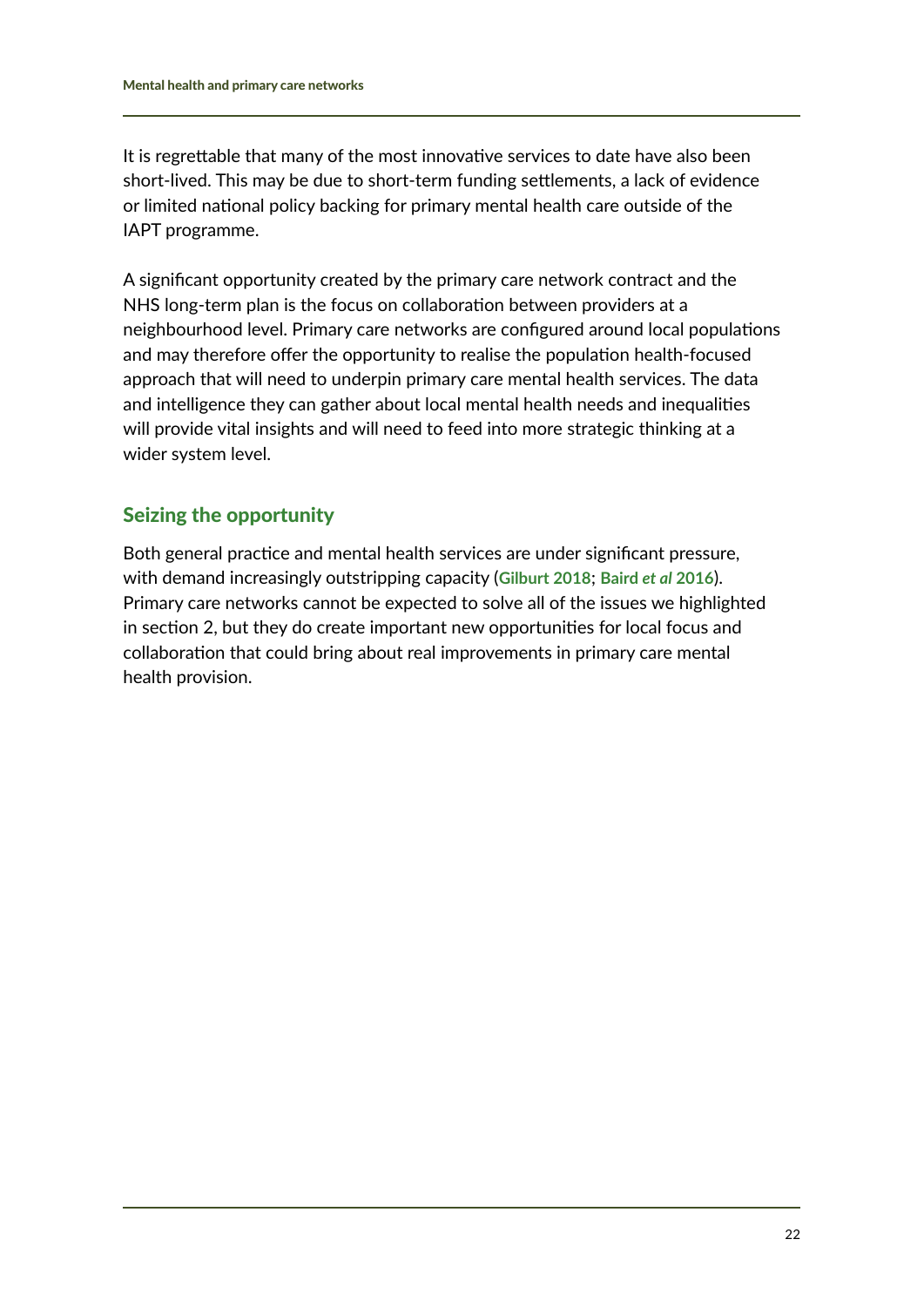# <span id="page-23-0"></span>5 What needs to happen now?

There is a striking degree of consensus that the current arrangements for mental health in primary care do not serve the interests of either patients or professionals. People whose needs do not fit into the available service structures are left without the care and support they need and GPs feel under immense pressure to help people with highly complex problems, sometimes with minimal support from other professionals, while mental health specialists struggle with unsustainable caseloads. All parties recognise that something needs to change, and yet there is not a sufficiently shared understanding of what the gaps are and how they should best be closed. One of the greatest risks is that the solutions developed by mental health providers and commissioners do not address the problems that primary care professionals identify, and vice versa.

At the heart of the problem is an over-simplification in how mental health needs are often understood. There is a false dichotomy between what are sometimes known as 'common mental disorders' – to be supported by primary care and/or Improving Access to Psychological Therapies (IAPT) services – and 'severe mental illnesses' – requiring referral to secondary care. Services designed around this dichotomy struggle to deal with the fact that large numbers of people do not sit easily in either category.

The disconnect between primary and secondary care needs to be overcome at two levels.

First, in local systems there needs to be closer working between primary care leaders and mental health organisations. Sustainability and transformation partnerships and integrated care systems across England are currently developing plans to implement NHS England's Community Mental Health Framework (**[NHS](http://www.england.nhs.uk/publication/the-community-mental-health-framework-for-adults-and-older-adults)  [England 2019b](http://www.england.nhs.uk/publication/the-community-mental-health-framework-for-adults-and-older-adults)**) backed by new long-term plan funding from 2021/22–2023/24, and in doing so they need to work closely with mental health trusts and PCN leaders to understand what changes are needed from a primary care perspective. This is required to ensure that new models of primary and community mental health care address the full range of mental health issues that are encountered in primary care, as described in section 2 of this report.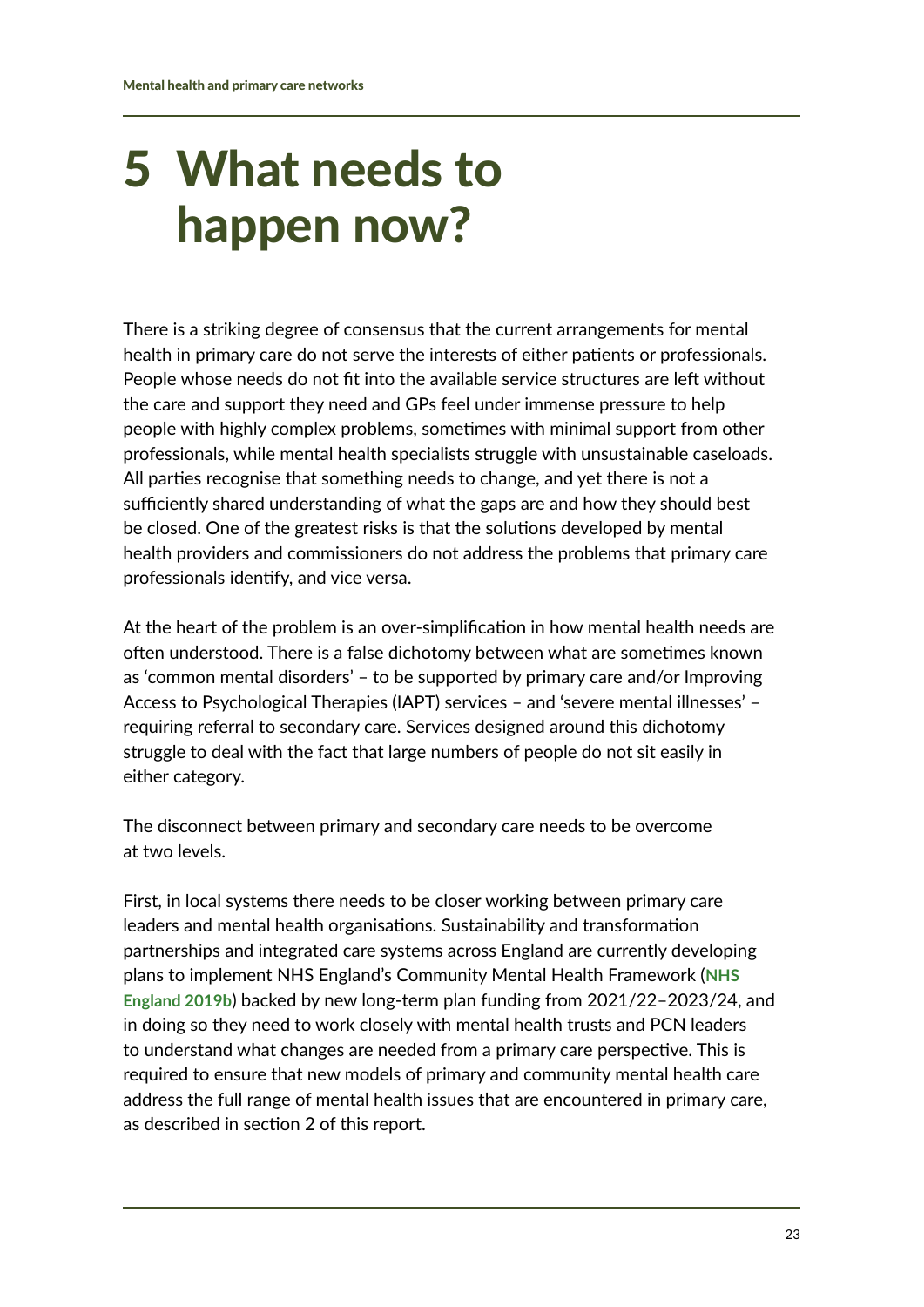Clinical commissioning groups and integrated care systems can support this local partnership working by establishing multi-agency working groups – with PCNs at their heart – tasked with strengthening primary care mental health provision. Integrated care systems can also play an important enabling role by working at the system level to remove commonly encountered barriers, including in relation to the workforce, estates and information technology (IT) infrastructure.

Second, there also needs to be joined-up thinking in policy-making at the national level. There are currently two policy levers that create opportunities to improve the provision of primary mental health care: the Community Mental Health Framework and the emergence of PCNs. Close alignment is needed on an ongoing basis to ensure that each of these initiatives supports the other.

More broadly, national leadership is also needed to address the acute shortages of mental health workers in many parts of England. Until this wider issue is solved there will continue to be a risk of both primary and secondary mental health services struggling and competing to recruit the workforce they both need to function effectively.

Primary care and mental health policy and practice cannot sit in isolation from one another. PCNs could provide a new start for mental health in primary care by acknowledging that they cannot fulfil their core roles without mental health being integral to their work. And mental health services can reach out to primary care colleagues to help to build a truly 'whole-population approach' that leaves no one out and that draws on the strengths and abilities of both. The result could be significant improvements both for people with mental health needs and for those providing services.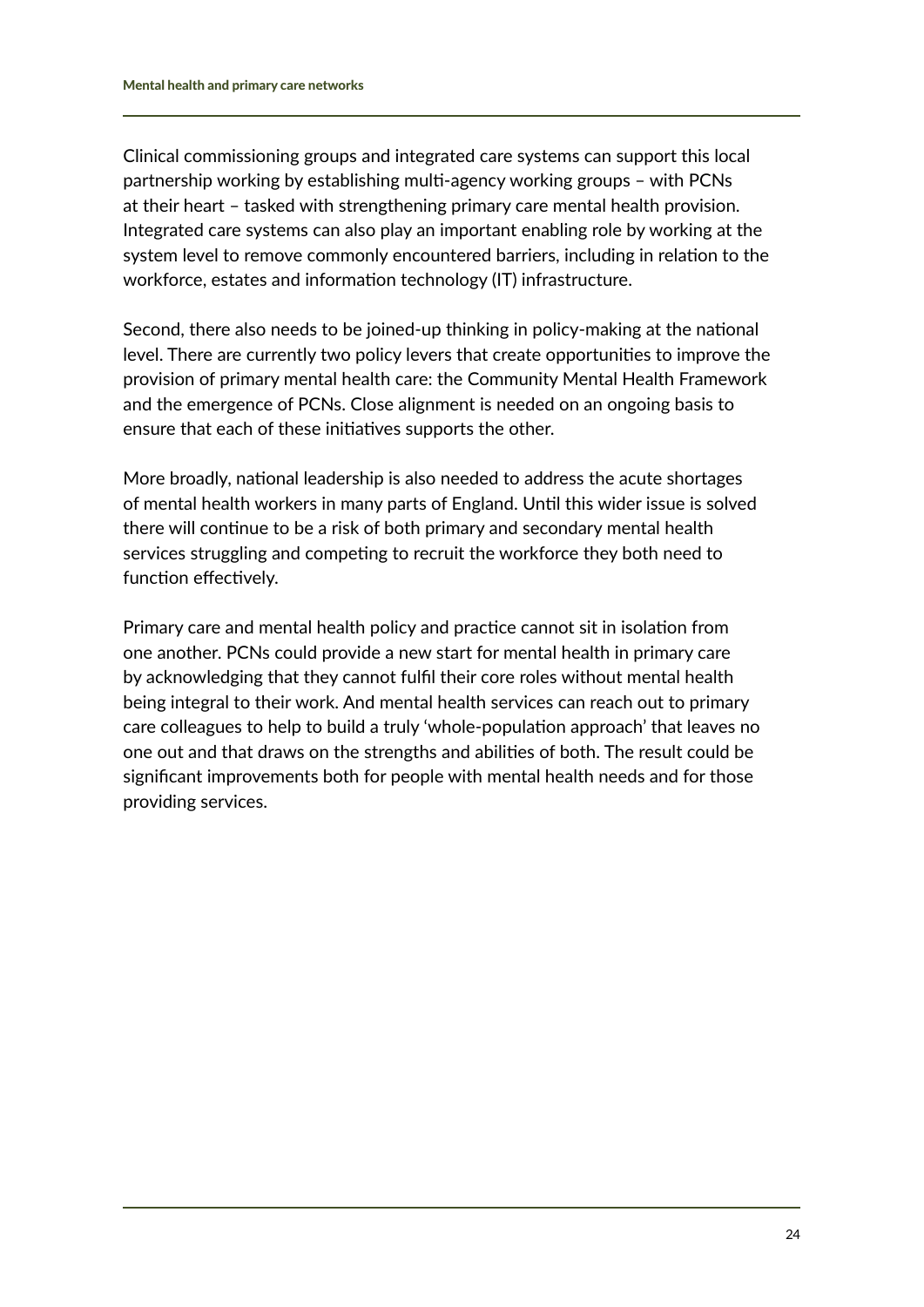# <span id="page-25-0"></span>References

Baird B, Charles A, Honeyman M, Maguire D, Das P (2016). *Understanding pressures in general practice* [online]. The King's Fund website. Available at: **[www.kingsfund.org.uk/publications/](http://www.kingsfund.org.uk/publications/pressures-in-general-practice) [pressures-in-general-practice](http://www.kingsfund.org.uk/publications/pressures-in-general-practice)** (accessed on 18 February 2020).

Baird B, Reeve H, Ross S, Honeyman M, Nosa-Ehima M, Sahib B, Omojomolo D (2018). *Innovative models of general practice* [online]. The King's Fund website. Available at: **[www.kingsfund.org.uk/publications/innovative-models-general-practice](http://www.kingsfund.org.uk/publications/innovative-models-general-practice)** (accessed on 18 February 2020).

Bajaj P, Borreani E, Ghosh P, Methuen C, Patel M, Crawford MJ (2008). 'Screening for suicidal thoughts in primary care: the views of patients and general practitioners'. *Mental Health in Family Medicine*, vol 5, no 4, pp 229–35.

Barnett K, Mercer SW, Norbury M, Watt G, Wyke S, Guthrie B (2012). 'Epidemiology of multimorbidity and implications for health care, research, and medical education: a crosssectional study'. *The Lancet*, vol 380, no 9836, pp 37–43.

Bear L, Bell A, Wilton J, Edwards H, Goldsmith C, Isaksen M, Morrissey J (2019). *Strengthening the frontline* [online]. Centre for Mental Health website. Available at: **[www.centreformental](http://www.centreformentalhealth.org.uk/strengthening-frontline) [health.org.uk/strengthening-frontline](http://www.centreformentalhealth.org.uk/strengthening-frontline)** (accessed on 18 February 2020).

Bond N, Clarke T (2019). *Information is power* [online]. Money and Mental Health Policy Institute website. Available at: **[www.moneyandmentalhealth.org/prevention](http://www.moneyandmentalhealth.org/prevention)** (accessed on 18 February 2020).

British Medical Association (2017). *Breaking down barriers – the challenge of improving mental health outcomes* [online]. British Medical Association website. Available at: **[www.bma.org.uk/](http://www.bma.org.uk/collective-voice/policy-and-research/public-and-population-health/mental-health/improving-mental-health-outcomes) [collective-voice/policy-and-research/public-and-population-health/mental-health/improving](http://www.bma.org.uk/collective-voice/policy-and-research/public-and-population-health/mental-health/improving-mental-health-outcomes)[mental-health-outcomes](http://www.bma.org.uk/collective-voice/policy-and-research/public-and-population-health/mental-health/improving-mental-health-outcomes)** (accessed on 18 February 2020).

Chesney E, Goodwin GM, Fazel S (2014). 'Risks of all-cause and suicide mortality in mental disorders: a meta-review'. *World Psychiatry*, vol 13, no 2, pp 153–60. Available at: **<https://onlinelibrary.wiley.com/doi/full/10.1002/wps.20128>** (accessed on 27 November 2019).

Coventry P, Lovell K, Dickens C, Bower P, Chew-Graham C, McElvenny D, Hann M, Cherrington A, Garrett C, Gibbons CJ, Baguley C, Roughley K, Adeyemi I, Reeves D, Waheed W, Gask L (2015). 'Integrated primary care for patients with mental and physical multimorbidity: cluster randomised controlled trial of collaborative care for patients with depression comorbid with diabetes or cardiovascular disease'. *BMJ* (Clinical Research ed), vol 350, h638. Available at: **[www.ncbi.nlm.nih.gov/pubmed/25687344](http://www.ncbi.nlm.nih.gov/pubmed/25687344)** (accessed on 18 February 2020).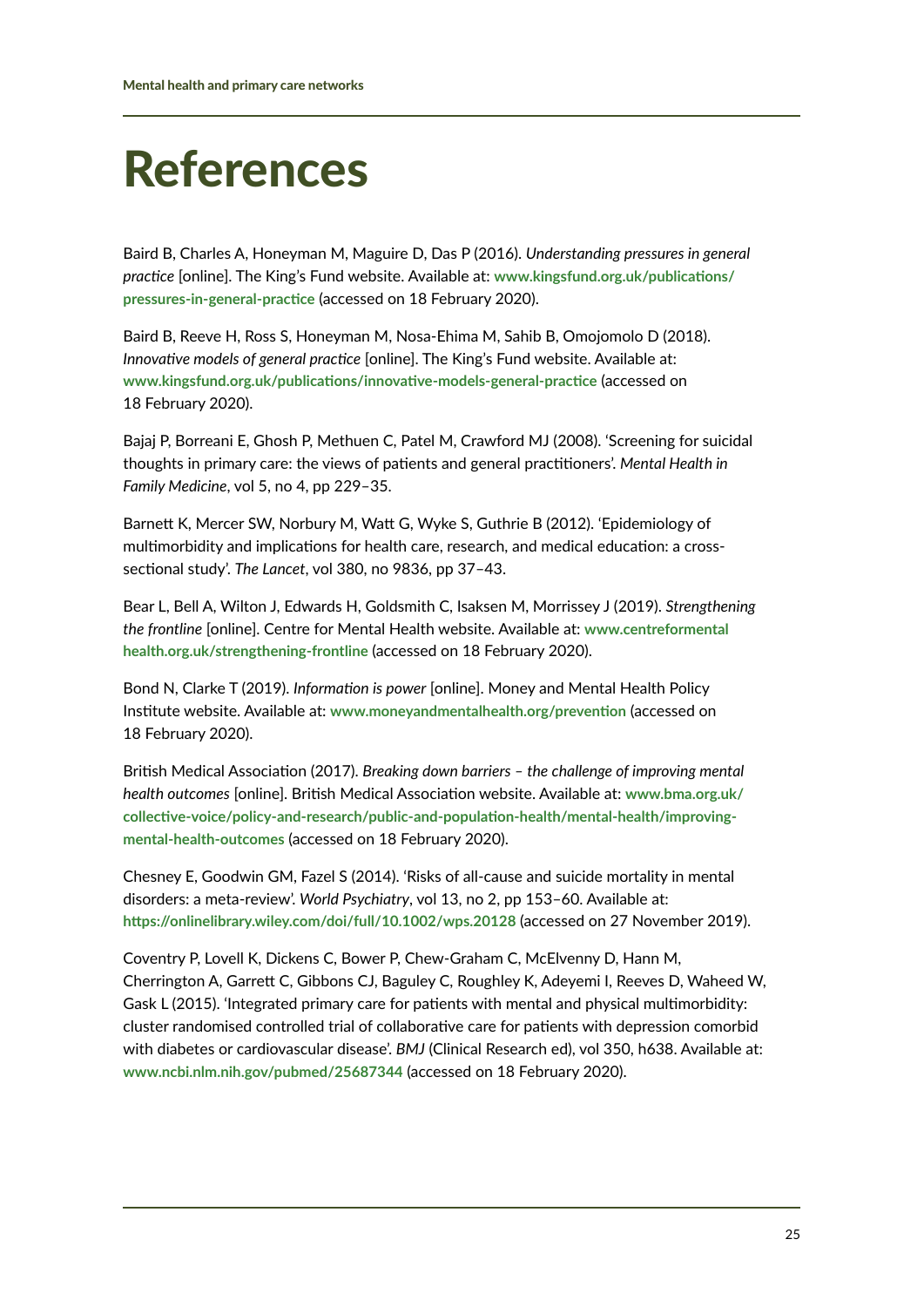Crenna-Jennings W, Hutchinson J (2020). *Access to child and adolescent mental health services in 2019* [online]. Education Policy Institute website. Available at: **[https://epi.org.uk/publications](https://epi.org.uk/publications-and-research/access-to-child-and-adolescent-mental-health-services-in-2019)[and-research/access-to-child-and-adolescent-mental-health-services-in-2019](https://epi.org.uk/publications-and-research/access-to-child-and-adolescent-mental-health-services-in-2019)** (accessed on 18 February 2020).

de Ridder D, Geenen R, Kuijer R, van Middendorp H (2008). 'Psychological adjustment to chronic disease'. *The Lancet*, vol 372, no 9634, pp 246–55.

Durcan G (forthcoming). *Psychology in primary care*. London: Centre for Mental Health.

Durcan G, Stubbs J, Appleton S, Bell A (2017). *The future of the mental health workforce* [online]. Centre for Mental Health website. Available at: **[www.centreformentalhealth.org.uk/publications/](http://www.centreformentalhealth.org.uk/publications/future-mental-health-workforce) [future-mental-health-workforce](http://www.centreformentalhealth.org.uk/publications/future-mental-health-workforce)** (accessed on 18 February 2020).

Gilburt H (2018). *Funding and staffing of NHS mental health providers: still waiting for parity*. London: The King's Fund. Available at: **[www.kingsfund.org.uk/publications/funding-staffing](http://www.kingsfund.org.uk/publications/funding-staffing-mental-health-providers)[mental-health-providers](http://www.kingsfund.org.uk/publications/funding-staffing-mental-health-providers)** (accessed on 28 February 2020).

Healthy London Partnership (2017). *Primary Care Mental Health Service Development. Scoping of the current state of services across the thirty two London boroughs*. London: Healthy London Partnership. Available at: **[www.healthylondon.org/resource/primary-care-mental-health-services](http://www.healthylondon.org/resource/primary-care-mental-health-services-literature-review-scoping-report/)[literature-review-scoping-report/](http://www.healthylondon.org/resource/primary-care-mental-health-services-literature-review-scoping-report/)** [accessed on 28 February 2020).

Ismail Z, Elbayoumi H, Fischer CE, Hogan DB, Millikin CP, Schweizer T, Mortby ME, Smith EE, Patten SB, Fiest KM (2017). 'Prevalence of depression in patients with mild cognitive impairment: a systematic review and meta-analysis'. *JAMA Psychiatry*, vol 74, no 1, pp 58–67. Available at: **<https://doi.org/10.1001/jamapsychiatry.2016.3162>** (accessed on 12 December 2019).

Kirmayer LJ, Groleau D, Looper KJ, Dao MD (2004). 'Explaining medically unexplained symptoms'. *Canadian Journal of Psychiatry*, vol 49, no 10, pp 663–72.

McGrath A, Crome P, Crome IB (2005). 'Substance misuse in the older population.' *Postgraduate Medical Journal*, vol 81, pp 228–31. Available at: **<https://pmj.bmj.com/content/81/954/228>** (accessed on 12 December 2019).

McManus S, Bebbington P, Jenkins R, Brugha T (eds) (2016). *Mental health and wellbeing in England: Adult Psychiatric Morbidity Survey 2014* [online]. NHS Digital website. Available at: **[https://digital.nhs.uk/data-and-information/publications/statistical/adult-psychiatric-morbidity](https://digital.nhs.uk/data-and-information/publications/statistical/adult-psychiatric-morbidity-survey/adult-psychiatric-morbidity-survey-survey-of-mental-health-and-wellbeing-england-2014)[survey/adult-psychiatric-morbidity-survey-survey-of-mental-health-and-wellbeing-england-2014](https://digital.nhs.uk/data-and-information/publications/statistical/adult-psychiatric-morbidity-survey/adult-psychiatric-morbidity-survey-survey-of-mental-health-and-wellbeing-england-2014)** (accessed on 18 February 2020).

Mind (2018). '40 per cent of all GP appointments about mental health'. Mind website. Available at: **[www.mind.org.uk/news-campaigns/news/40-per-cent-of-all-gp-appointments-about](http://www.mind.org.uk/news-campaigns/news/40-per-cent-of-all-gp-appointments-about-mental-health)[mental-health](http://www.mind.org.uk/news-campaigns/news/40-per-cent-of-all-gp-appointments-about-mental-health)** (accessed on 30 October 2019).

NAPC (National Association of Primary Care) (2019). *Primary care home October 2019* [online]. NAPC website. Available at: **<https://napc.co.uk/primary-care-home>** (accessed on 20 February 2020).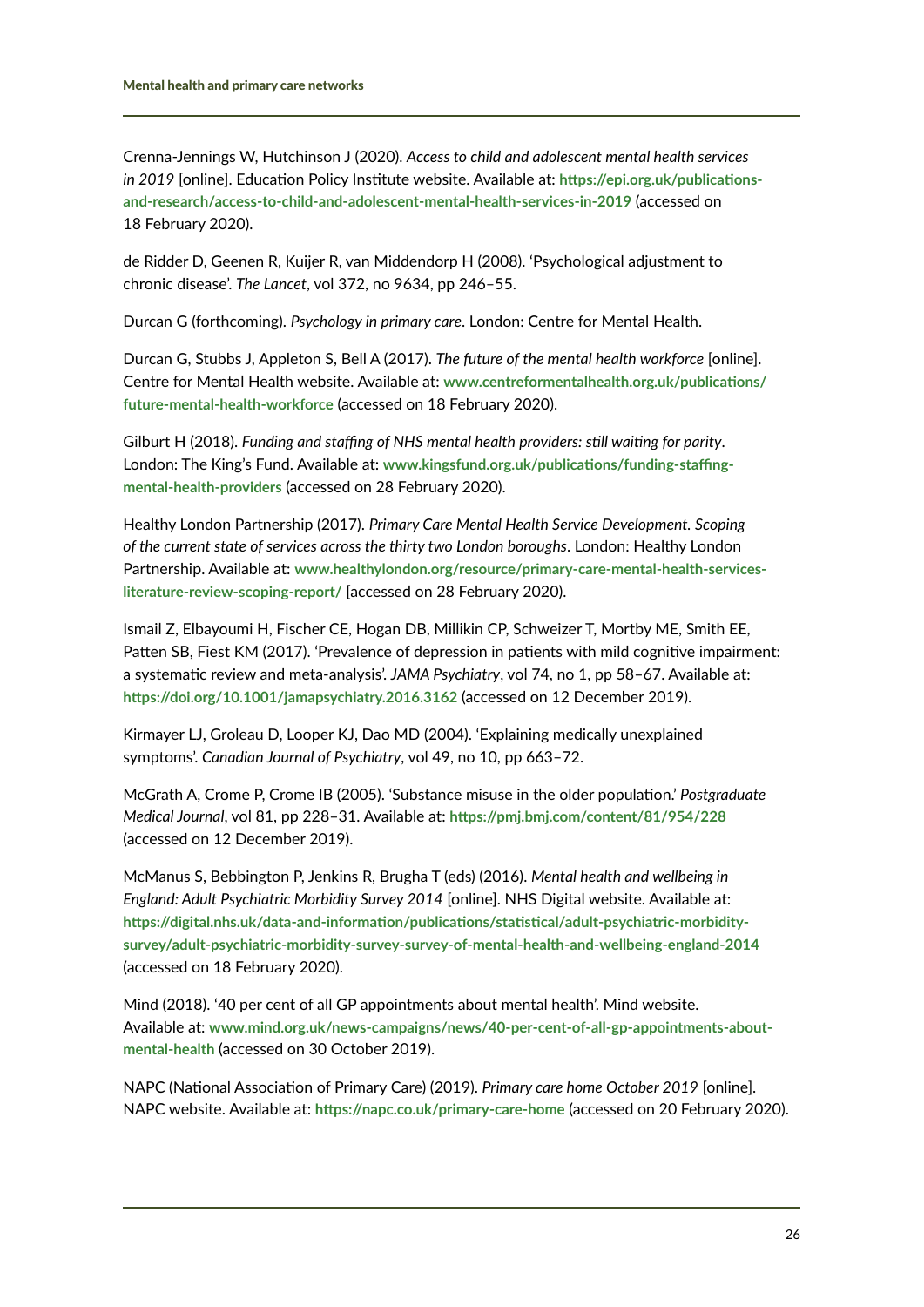Naylor C, Das P, Ross S, Honeyman M, Thompson J, Gilburt H (2016). *Bringing together physical and mental health: a new frontier for integrated care* [online]. The King's Fund website. Available at: **[www.kingsfund.org.uk/publications/physical-and-mental-health](http://www.kingsfund.org.uk/publications/physical-and-mental-health)** (accessed on 19 February 2020).

Naylor C, Parsonage M, McDaid D, Knapp M, Fossey M, Galea A (2012). *Long-term conditions and mental health: the cost of co-morbidities* [online]. The King's Fund website. Available at: **[www.kingsfund.org.uk/publications/long-term-conditions-and-mental-health](http://www.kingsfund.org.uk/publications/long-term-conditions-and-mental-health)** (accessed on 19 February 2020).

Newbigging K, Durcan G, Ince R, Bell A (2018). *Filling the chasm* [online]. Centre for Mental Health website. Available at: **[www.centreformentalhealth.org.uk/filling-chasm](http://www.centreformentalhealth.org.uk/filling-chasm)** (accessed on 19 February 2020).

NHS England, BMA (2020). *Update to the GP contract agreement 2020/21 – 2023/24*. NHS England website. Available at: **[www.england.nhs.uk/publication/investment-and-evolution](http://www.england.nhs.uk/publication/investment-and-evolution-update-to-the-gp-contract-agreement-20-21-23-24/)[update-to-the-gp-contract-agreement-20-21-23-24/](http://www.england.nhs.uk/publication/investment-and-evolution-update-to-the-gp-contract-agreement-20-21-23-24/)** (accessed on 28 February 2020).

NHS England (2019a). *Investment and evolution: a new five-year framework for GP contract reform to implement The NHS long term plan* [online]. NHS England website. Available at: **[www.england.](http://www.england.nhs.uk/publication/gp-contract-five-year-framework) [nhs.uk/publication/gp-contract-five-year-framework](http://www.england.nhs.uk/publication/gp-contract-five-year-framework)** (accessed on 21 February 2020).

NHS England (2019b). *The Community Mental Health Framework for Adults and Older Adults* [online]. NHS England website. Available at: **[www.england.nhs.uk/publication/the-community](http://www.england.nhs.uk/publication/the-community-mental-health-framework-for-adults-and-older-adults)[mental-health-framework-for-adults-and-older-adults](http://www.england.nhs.uk/publication/the-community-mental-health-framework-for-adults-and-older-adults)** (accessed on 20 February 2020).

NHS England (2019c). *The NHS long term plan* [online]. NHS England website. Available at: **[www.longtermplan.nhs.uk/publication/nhs-long-term-plan](http://www.longtermplan.nhs.uk/publication/nhs-long-term-plan)** (accessed on 20 February 2020).

Nimnuan C, Hotopf M, Wessely S (2001). 'Medically unexplained symptoms: an epidemiological study in seven specialities'. *Journal of Psychosomatic Research*, vol 51, no 1, pp 361–7.

O'Shea N (2019). *A new approach to complex needs* [online]. Centre for Mental Health website. Available at: **[www.centreformentalhealth.org.uk/new-approach-complex-needs](http://www.centreformentalhealth.org.uk/new-approach-complex-needs)** (accessed on 19 February 2020).

Pearson A, Saini P, Da Cruz D, Miles C, While D, Swinson N, Williams A, Shaw J, Appleby L, Kapur N (2009). 'Primary care contact prior to suicide in individuals with mental illness'. *British Journal of General Practice*, vol 59, no 568, pp 825–32. Available at: **[www.ncbi.nlm.nih.gov/pmc/](http://www.ncbi.nlm.nih.gov/pmc/articles/PMC2765834) [articles/PMC2765834](http://www.ncbi.nlm.nih.gov/pmc/articles/PMC2765834)** (accessed on 27 November 2019).

Public Health England (2018). 'Severe mental illness (SMI) and physical health inequalities: briefing'. Public Health England website. Available at: **[www.gov.uk/government/publications/](http://www.gov.uk/government/publications/severe-mental-illness-smi-physical-health-inequalities/severe-mental-illness-and-physical-health-inequalities-briefing) [severe-mental-illness-smi-physical-health-inequalities/severe-mental-illness-and-physical-health](http://www.gov.uk/government/publications/severe-mental-illness-smi-physical-health-inequalities/severe-mental-illness-and-physical-health-inequalities-briefing)[inequalities-briefing](http://www.gov.uk/government/publications/severe-mental-illness-smi-physical-health-inequalities/severe-mental-illness-and-physical-health-inequalities-briefing)** (accessed on 27 November 2019).

Rodda J, Walker Z, Carter J (2011). 'Depression in older adults'. *British Medical Journal*, no. 343. Available at: **[www.bmj.com/content/343/bmj.d5219](http://www.bmj.com/content/343/bmj.d5219)** (accessed on 19 February 2020).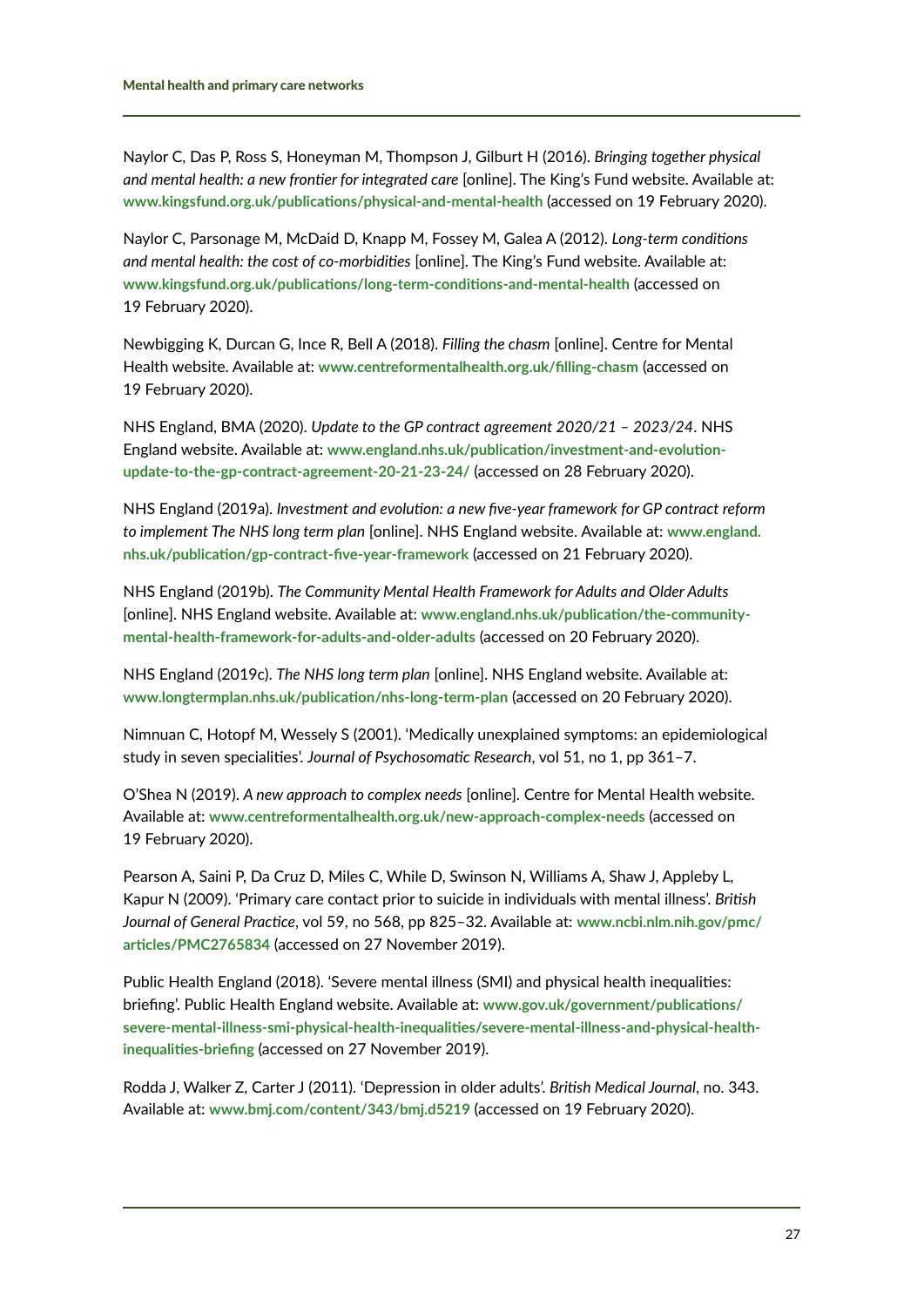Sachar A (2020). 'Mental health in diabetes: can't afford to address the service gaps or can't afford not to?' *British Journal of General Practice*, vol 70, no 690, pp 6–7. Available at: **<https://doi.org/10.3399/bjgp20X707261>** (accessed on 15 January 2020).

Salmon P, Peters S, Clifford R, Iredale W, Gask L, Rogers A, Dowrick C, Hughes J, Morriss R (2007). 'Why do general practitioners decline training to improve management of medically unexplained symptoms?' *Journal of General Internal Medicine*, vol 22, no 5, pp 565–71.

Samaritans (2019). *Samaritans impact report 2018/19* [online]. Samaritans website. Available at: **[www.samaritans.org/about-samaritans/our-organisation/annual-reports-and-accounts](http://www.samaritans.org/about-samaritans/our-organisation/annual-reports-and-accounts)** (accessed on 11 December 2019).

Stapleton M (2020). 'Not "just getting older": mental health in later life'. Centre for Mental Health website. Available at: **[www.centreformentalhealth.org.uk/blog/commission-equality/](http://www.centreformentalhealth.org.uk/blog/commission-equality/not-just-getting-older-mental-health-later-life) [not-just-getting-older-mental-health-later-life](http://www.centreformentalhealth.org.uk/blog/commission-equality/not-just-getting-older-mental-health-later-life)** (accessed on 19 February 2020).

Thomas F, Hansford L, Ford J, Hughes S, Wyatt K, McCabe R, Byng R (2019). *Poverty, pathology and pills: DeStress Project final report*. DeStress Project website. Available at: **<http://destressproject.org.uk>** (accessed on 19 February 2020).

Wiese B (2011). 'Geriatric depression: the use of antidepressants in the elderly'. *BCMJ: BC Medical Journal*, vol 53, no 47, pp 341–7. Available at: **[www.bcmj.org/articles/geriatric](http://www.bcmj.org/articles/geriatric-depression-use-antidepressants-elderly)[depression-use-antidepressants-elderly](http://www.bcmj.org/articles/geriatric-depression-use-antidepressants-elderly)** (accessed on 12 December 2019).

Wilkinson P, Ruane C, Tempest K (2018). 'Depression in older adults'. *BMJ*, no 363, k4922. Available at: **[www.bmj.com/content/363/bmj.k4922](http://www.bmj.com/content/363/bmj.k4922)** (accessed on 12 December 2019).

YoungMinds (2018). 'New stats show worrying rise in teen suicides'. Blog. Available at: **<https://youngminds.org.uk/blog/worrying-rise-in-teen-suicides>** (accessed on 12 December 2019).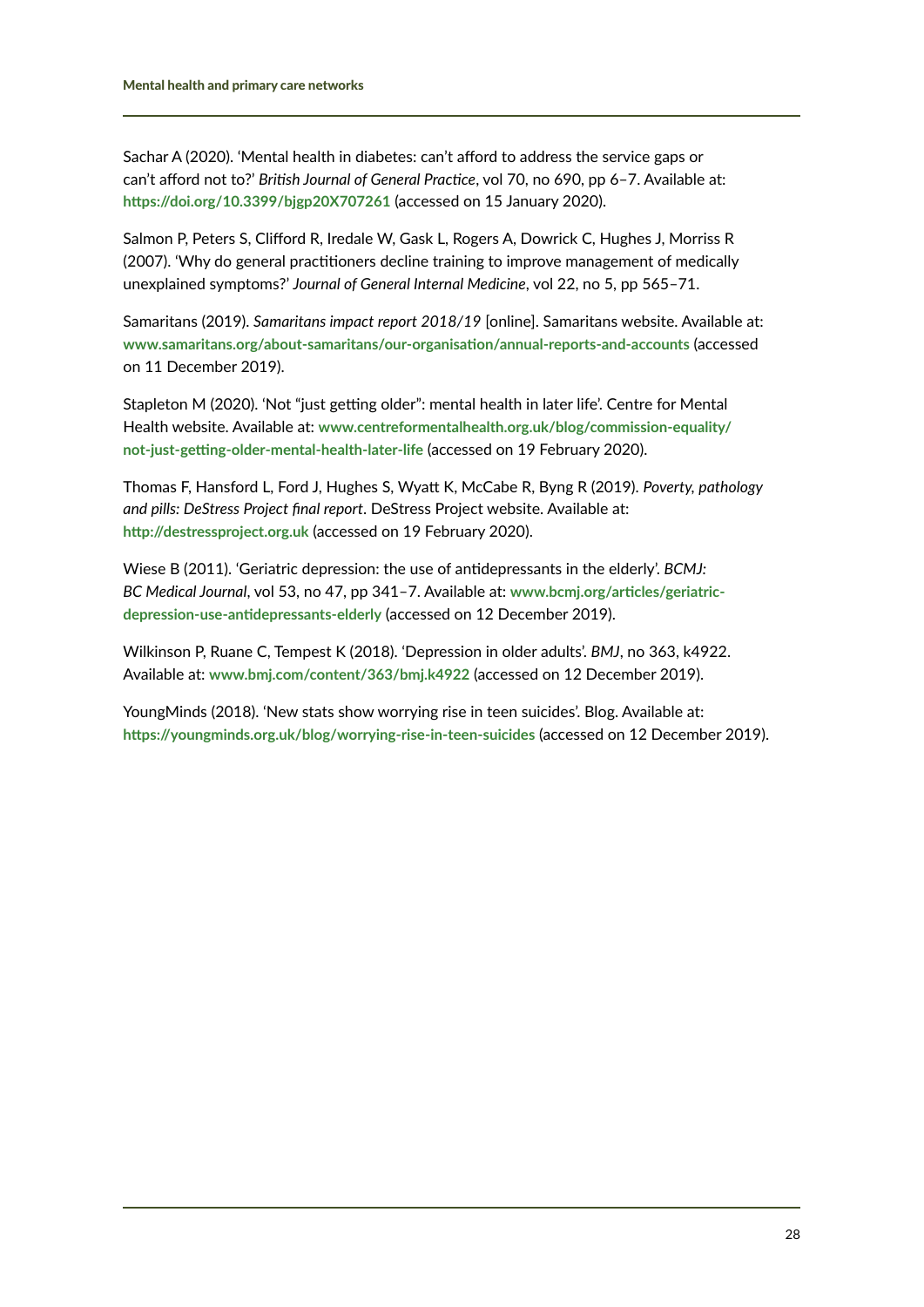# <span id="page-29-0"></span>About the authors

**Chris Naylor** conducts research and policy analysis and acts as a spokesperson for The King's Fund on a range of topics. He contributes to The King's Fund's work on integrated care and health system reform, and has particular interests in mental health and the relationships between community, health and place. He is a coach and an experienced facilitator, and works with leaders in the health system to support practical change.

Before joining The King's Fund in 2007, Chris worked in research teams in a number of organisations, including the Institute of Psychiatry at King's College London and the Public Health Foundation of India in Delhi. He has an MSc in public health from the London School of Hygiene and Tropical Medicine and a BA in natural sciences from the University of Cambridge.

**Andy Bell** is the Deputy Chief Executive of the Centre for Mental Health. Andy has been with the Centre since 2002. Previously working for the King's Fund, he began as Director of Communications, becoming Deputy Chief Executive in 2009.

**Beccy Baird** works in the health policy team at The King's Fund, leading research and analysis across a range of health care issues. She has worked in the NHS and social care for more than 20 years, and before joining The King's Fund was associate director for service improvement in a cancer network. She spent two years in San Mateo County, California, developing a model of integrated health and social care funding and delivery for older people. She began her career as a researcher in older people and mental health services.

Beccy has an MSc in health systems management from the London School of Hygiene and Tropical Medicine. She is a trustee of YoungMinds, the national charity for children and young people's mental health, and is a qualified coach practitioner, accredited with the European Mentoring and Coaching Council.

**Abigail Heller** is a GP registrar. She worked at The King's Fund as part of an innovative training post at Imperial College Healthcare NHS Trust. Her areas of interest are mental health and child and adolescent health. Her other projects at the Fund included team-based working in general practice, career intentions of GP trainees and social diversity within medicine. She graduated in medicine from Imperial College London in 2016 and also has a BSc in endocrinology.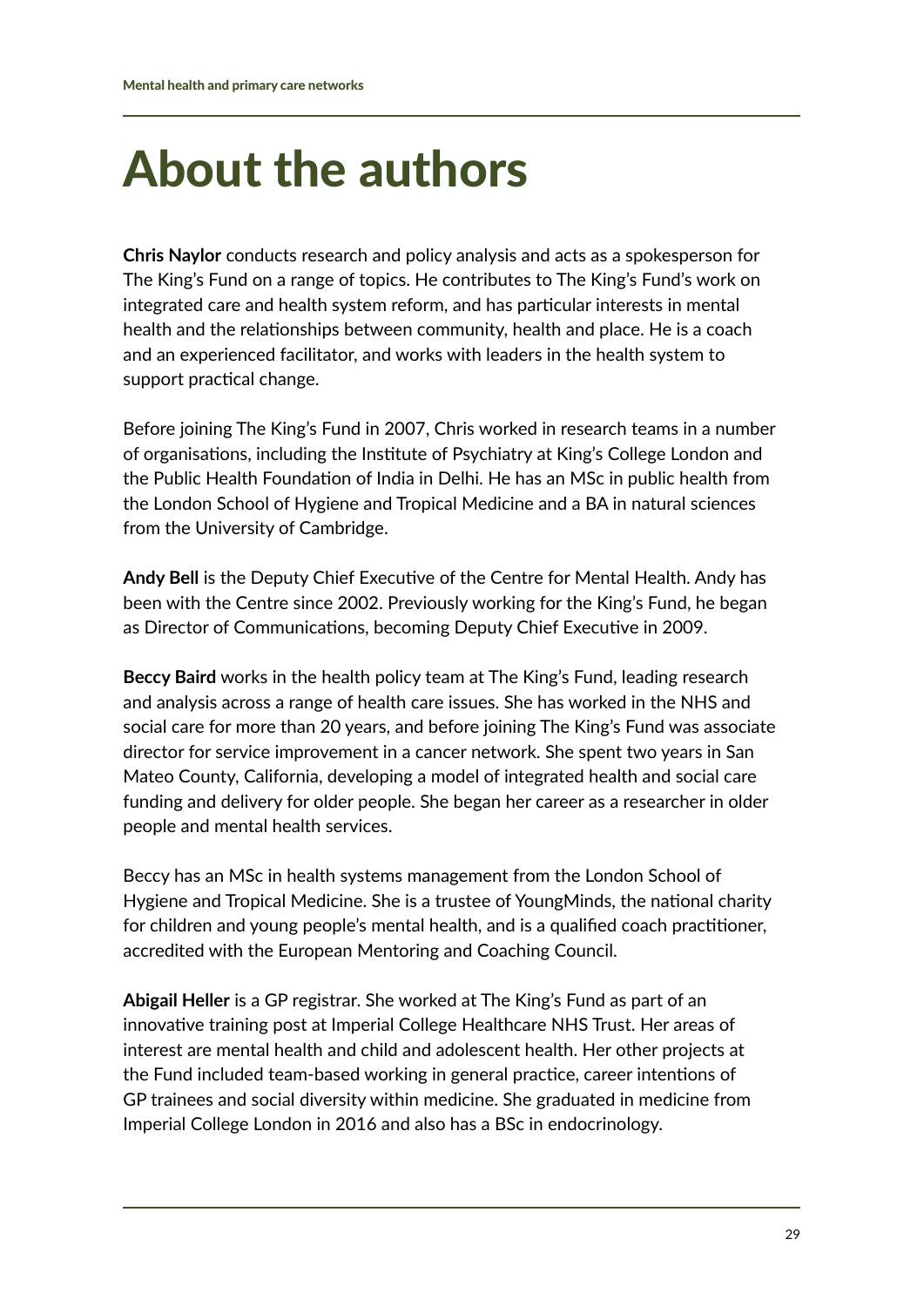**Helen Gilburt** joined the policy team at The King's Fund in 2013. She has expertise in health service research and a particular interest in mental health and service user and carer involvement. During this period she has led on a number of projects covering service transformation and pressures in the mental health system, the role of individuals including supporting self-management, the involvement of patients and carers across the health system, and an evaluation of local Healthwatch.

Previously she worked at the Institute of Psychiatry at King's College London, where she remains a visiting researcher. This research has included a national study of residential alternatives to psychiatric hospital admission, implementation of recovery-orientated care in the community and a trial of assertive outreach treatment for people with alcohol dependence. Helen holds a PhD in zoology from the University of Birmingham.